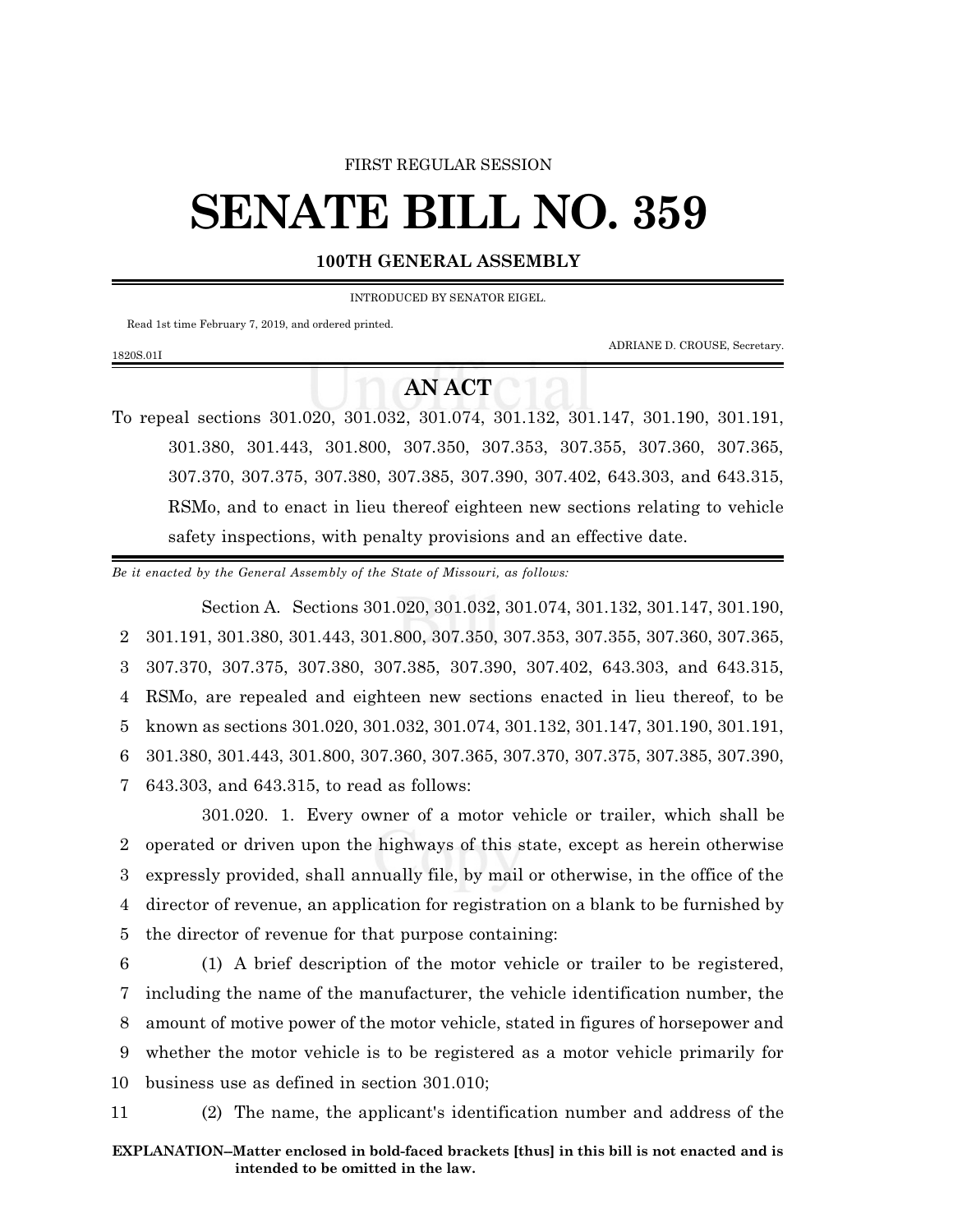owner of such motor vehicle or trailer;

 (3) The gross weight of the vehicle and the desired load in pounds if the vehicle is a commercial motor vehicle or trailer.

 2. If the vehicle is a motor vehicle primarily for business use as defined in section 301.010 and if such vehicle is five years of age or less, the director of revenue shall retain the odometer information provided **[**in the vehicle inspection report**] by the owner of the vehicle**, and provide for prompt access to such information, together with the vehicle identification number for the motor vehicle to which such information pertains, for a period of five years after the receipt of such information. This section shall not apply unless:

 (1) The application for the vehicle's certificate of ownership was submitted after July 1, 1989; and

 (2) The certificate was issued pursuant to a manufacturer's statement of origin.

 3. If the vehicle is any motor vehicle other than a motor vehicle primarily for business use, a recreational motor vehicle, motorcycle, motortricycle, autocycle, bus, or any commercial motor vehicle licensed for over twelve thousand pounds and if such motor vehicle is five years of age or less, the director of revenue shall retain the odometer information provided **[**in the vehicle inspection report**] by the owner of the vehicle**, and provide for prompt access to such information, together with the vehicle identification number for the motor vehicle to which such information pertains, for a period of five years after the receipt of such information. This subsection shall not apply unless:

 (1) The application for the vehicle's certificate of ownership was submitted after July 1, 1990; and

 (2) The certificate was issued pursuant to a manufacturer's statement of origin.

 4. If the vehicle qualifies as a reconstructed motor vehicle, motor change vehicle, specially constructed motor vehicle, non-USA-std motor vehicle, as defined in section 301.010, or prior salvage as referenced in section 301.573, the owner or lienholder shall surrender the certificate of ownership. The owner shall make an application for a new certificate of ownership, pay the required title fee, and obtain the vehicle examination certificate required pursuant to subsection 9 of section 301.190. If an insurance company pays a claim on a salvage vehicle as defined in section 301.010 and the owner retains the vehicle, as prior salvage, the vehicle shall only be required to meet the examination requirements under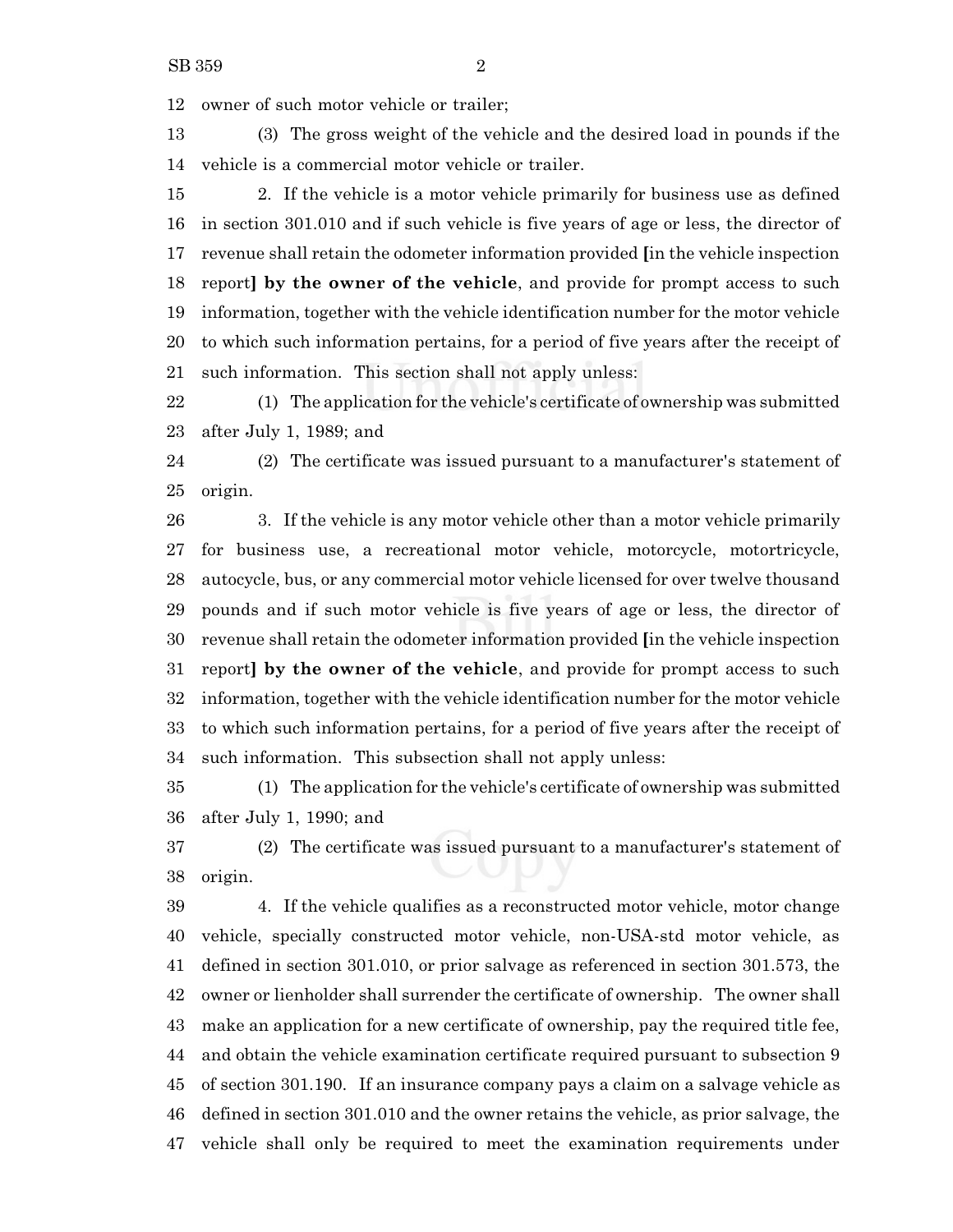subsection 10 of section 301.190. Notarized bills of sale along with a copy of the front and back of the certificate of ownership for all major component parts installed on the vehicle and invoices for all essential parts which are not defined as major component parts shall accompany the application for a new certificate of ownership. If the vehicle is a specially constructed motor vehicle, as defined in section 301.010, two pictures of the vehicle shall be submitted with the application. If the vehicle is a kit vehicle, the applicant shall submit the invoice and the manufacturer's statement of origin on the kit. If the vehicle requires the issuance of a special number by the director of revenue or a replacement vehicle identification number, the applicant shall submit the required application and application fee. All applications required under this subsection shall be submitted with any applicable taxes which may be due on the purchase of the vehicle or parts. The director of revenue shall appropriately designate "Reconstructed Motor Vehicle", "Motor Change Vehicle", "Non-USA-Std Motor Vehicle", or "Specially Constructed Motor Vehicle" on the current and all subsequent issues of the certificate of ownership of such vehicle.

 5. Every insurance company that pays a claim for repair of a motor vehicle which as the result of such repairs becomes a reconstructed motor vehicle as defined in section 301.010 or that pays a claim on a salvage vehicle as defined in section 301.010 and the owner is retaining the vehicle shall in writing notify the owner of the vehicle, and in a first party claim, the lienholder if a lien is in effect, that he is required to surrender the certificate of ownership, and the documents and fees required pursuant to subsection 4 of this section to obtain a prior salvage motor vehicle certificate of ownership or documents and fees as otherwise required by law to obtain a salvage certificate of ownership, from the director of revenue. The insurance company shall within thirty days of the payment of such claims report to the director of revenue the name and address of such owner, the year, make, model, vehicle identification number, and license plate number of the vehicle, and the date of loss and payment.

 6. Anyone who fails to comply with the requirements of this section shall be guilty of a class B misdemeanor.

 7. An applicant for registration may make a donation of one dollar to promote a blindness education, screening and treatment program. The director of revenue shall collect the donations and deposit all such donations in the state treasury to the credit of the blindness education, screening and treatment program fund established in section 209.015. Moneys in the blindness education,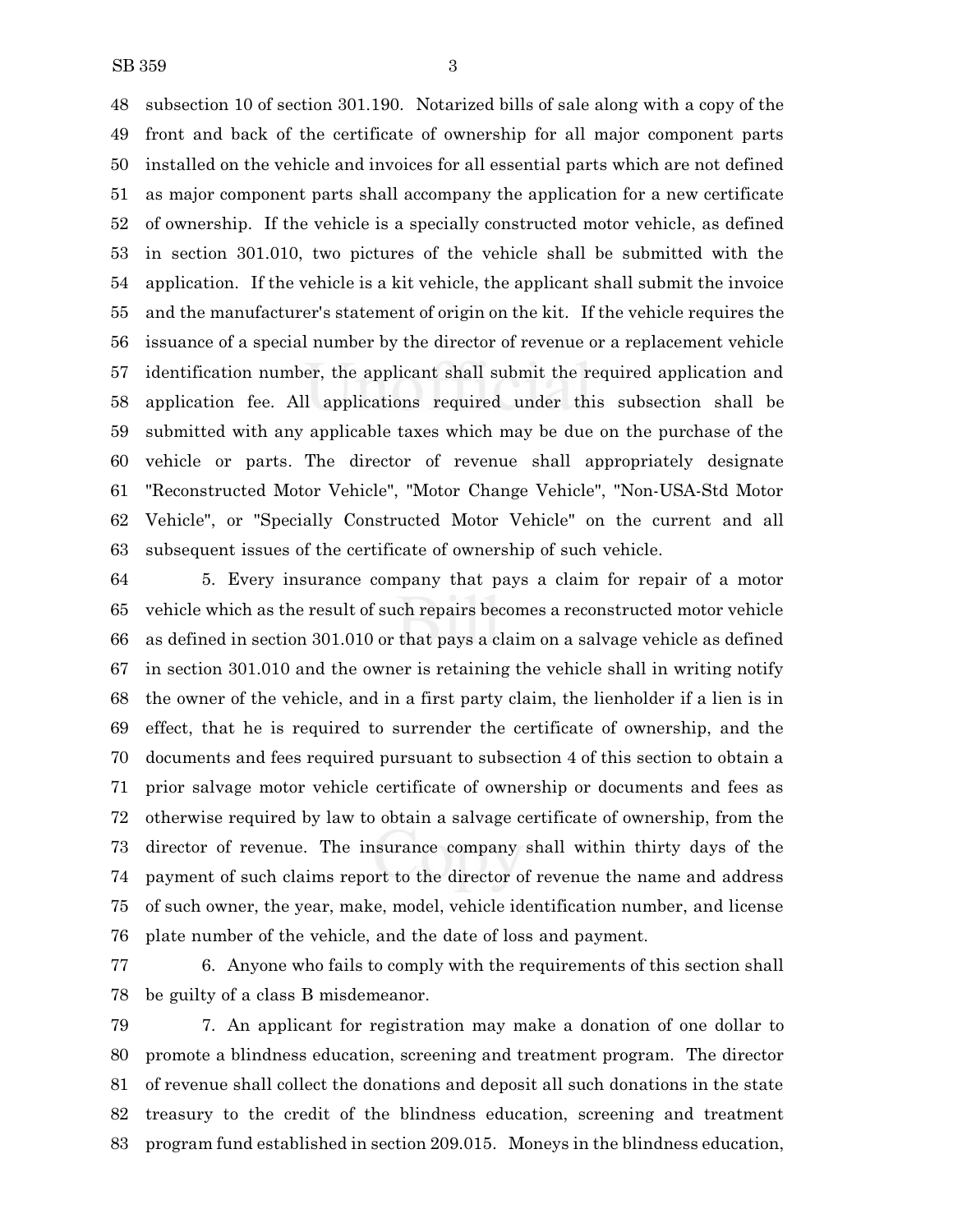screening and treatment program fund shall be used solely for the purposes established in section 209.015; except that the department of revenue shall retain no more than one percent for its administrative costs. The donation prescribed in this subsection is voluntary and may be refused by the applicant for registration at the time of issuance or renewal. The director shall inquire of each applicant at the time the applicant presents the completed application to the director whether the applicant is interested in making the one dollar donation prescribed in this subsection.

 8. An applicant for registration may make a donation of one dollar to promote an organ donor program. The director of revenue shall collect the donations and deposit all such donations in the state treasury to the credit of the organ donor program fund as established in sections 194.297 to 194.304. Moneys in the organ donor fund shall be used solely for the purposes established in sections 194.297 to 194.304, except that the department of revenue shall retain no more than one percent for its administrative costs. The donation prescribed in this subsection is voluntary and may be refused by the applicant for registration at the time of issuance or renewal. The director shall inquire of each applicant at the time the applicant presents the completed application to the director whether the applicant is interested in making the one dollar donation prescribed in this subsection.

301.032. 1. Notwithstanding the provisions of sections 301.030 and 301.035 to the contrary, the director of revenue shall establish a system of registration of all fleet vehicles owned or purchased by a fleet owner registered pursuant to this section. The director of revenue shall prescribe the forms for such fleet registration and the forms and procedures for the registration updates prescribed in this section. Any owner of ten or more motor vehicles which must be registered in accordance with this chapter may register as a fleet owner. All registered fleet owners may, at their option, register all motor vehicles included in the fleet on a calendar year or biennial basis pursuant to this section in lieu of the registration periods provided in sections 301.030, 301.035, and 301.147. The director shall issue an identification number to each registered owner of fleet vehicles.

 2. All fleet vehicles included in the fleet of a registered fleet owner shall be registered during April of the corresponding year or on a prorated basis as provided in subsection 3 of this section. Fees of all vehicles in the fleet to be registered on a calendar year basis or on a biennial basis shall be payable not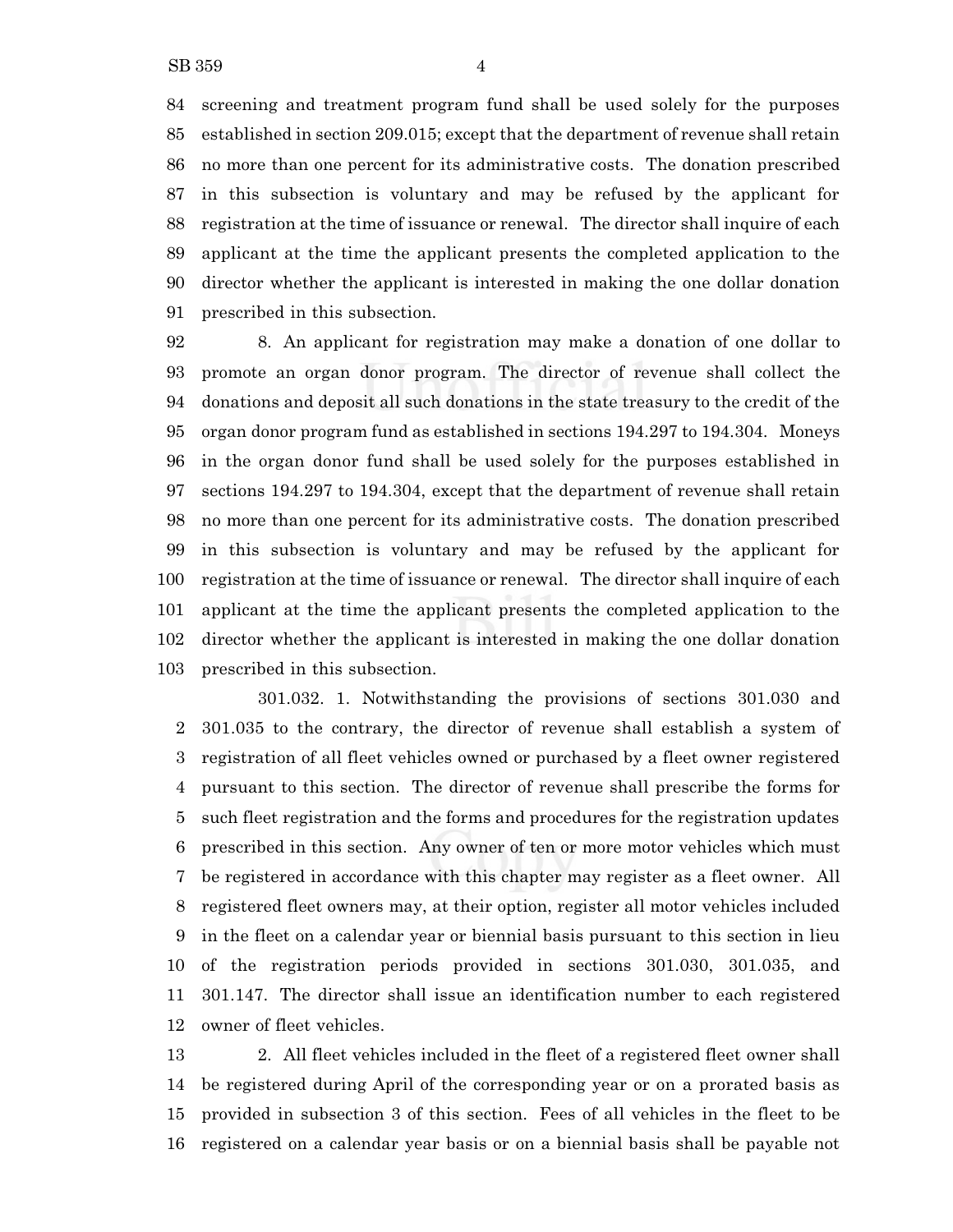later than the last day of April of the corresponding year, with two years' fees due for biennially-registered vehicles. **[**Notwithstanding the provisions of section 307.355, an application for registration of a fleet vehicle must be accompanied by a certificate of inspection and approval issued no more than one hundred twenty days prior to the date of application.**]** The fees for vehicles added to the fleet which must be licensed at the time of registration shall be payable at the time of registration, except that when such vehicle is licensed between July first and September thirtieth the fee shall be three-fourths the annual fee, when licensed between October first and December thirty-first the fee shall be one-half the annual fee and when licensed on or after January first the fee shall be one-fourth the annual fee. When biennial registration is sought for vehicles added to a fleet, an additional year's annual fee will be added to the partial year's prorated fee.

 3. At any time during the calendar year in which an owner of a fleet purchases or otherwise acquires a vehicle which is to be added to the fleet or transfers plates to a fleet vehicle, the owner shall present to the director of revenue the identification number as a fleet number and may register the vehicle for the partial year as provided in subsection 2 of this section. The fleet owner shall also be charged a transfer fee of two dollars for each vehicle so transferred pursuant to this subsection.

 4. Except as specifically provided in this subsection, all fleet vehicles registered pursuant to this section shall be issued a special license plate which shall have the words "Fleet Vehicle" in place of the words "Show-Me State" in the manner prescribed by the advisory committee established in section 301.129. Alternatively, for a one-time additional five dollar per-vehicle fee beyond the regular registration fee, a fleet owner of at least fifty fleet vehicles may apply for fleet license plates bearing a company name or logo, the size and design thereof subject to approval by the director. All fleet license plates shall be made with fully reflective material with a common color scheme and design, shall be clearly visible at night, and shall be aesthetically attractive, as prescribed by section 301.130. Fleet vehicles shall be issued multiyear license plates as provided in this section which shall not require issuance of a renewal tab. Upon payment of appropriate registration fees, the director of revenue shall issue a registration certificate or other suitable evidence of payment of the annual or biennial fee, and such evidence of payment shall be carried at all times in the vehicle for which it is issued. The director of revenue shall promulgate rules and regulations establishing the procedure for application and issuance of fleet vehicle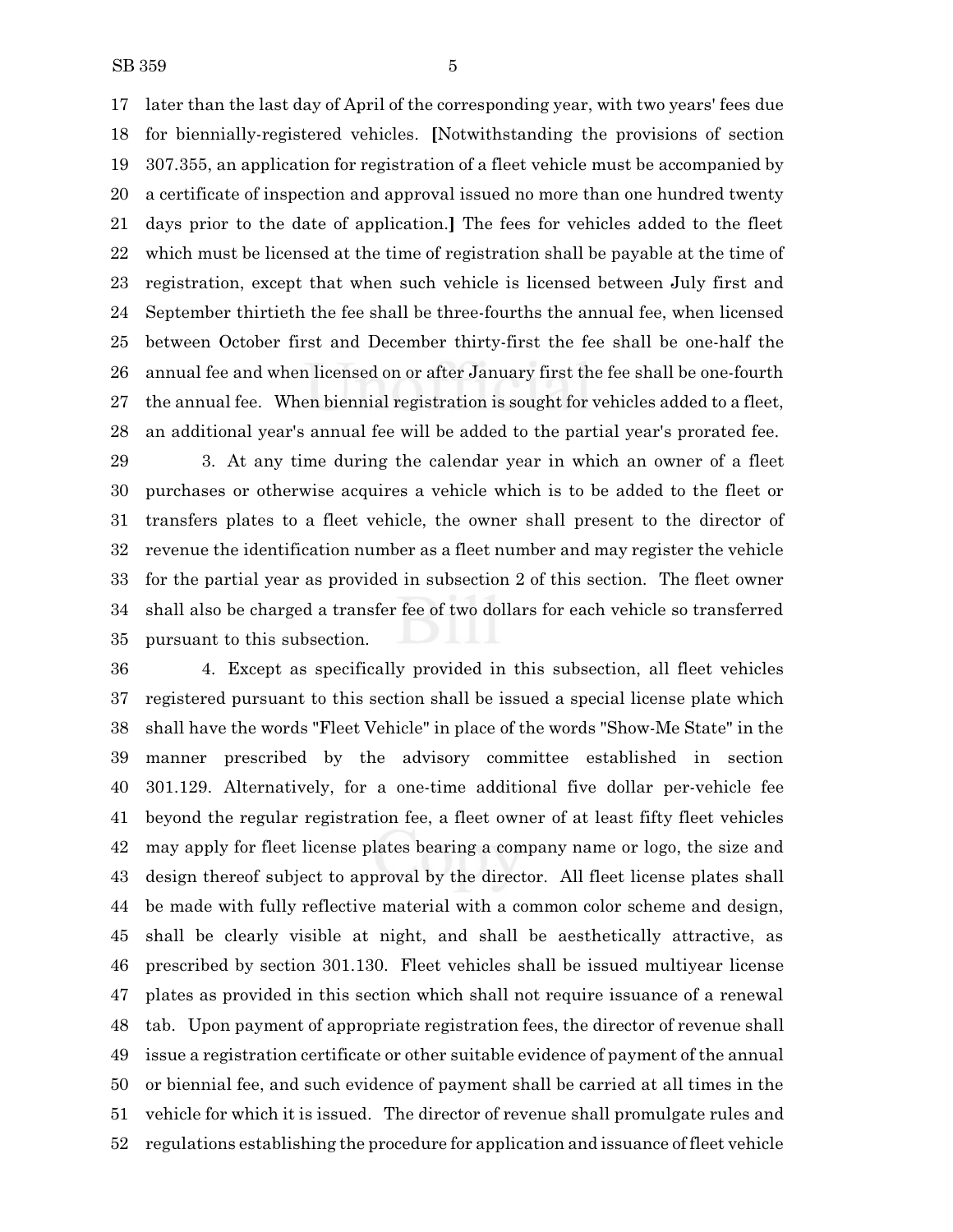license plates.

 **[**5. Notwithstanding the provisions of sections 307.350 to 307.390 to the contrary, a fleet vehicle registered in Missouri is exempt from the requirements of sections 307.350 to 307.390 if at the time of the annual fleet registration, such fleet vehicle is situated outside the state of Missouri.**]**

301.074. License plates issued under sections 301.071 to 301.075 shall be valid for the duration of the veteran's disability. Each such applicant issued license plates under these provisions shall annually furnish **[**proof of vehicle inspection and**]** proof of disability to the director, except that an applicant whose service connected disability qualifying him for special license plates consists in whole or in part of loss of an eye or a limb or an applicant with a one hundred percent permanent disability, as established by a physician's signed statement to that effect, need only furnish proof of disability to the director when initially applying for the special license plates and not thereafter, but in such case proof that the veteran is alive shall be required annually. No commercial motor vehicle in excess of twenty-four thousand pounds gross weight may be licensed under the provisions of sections 301.071 to 301.075.

301.132. 1. For purposes of this section, "street rod" is a vehicle older than 1949 or a vehicle manufactured after 1948 to resemble a vehicle manufactured before 1949; and has been altered from the manufacturer's original design or has a body constructed from nonoriginal materials.

 2. The model year and the year of manufacture that are listed on the certificate of title of a street rod vehicle shall be the model year and year of manufacture that the body of such vehicle resembles. The current and all subsequent certificates of ownership shall be designated with the word "REPLICA".

 3. For each street rod, there shall be an annual fee equal to the fee charged for personalized license plates in section 301.144 in addition to the regular annual registration fees.

 4. In applying for registration of a street rod pursuant to this section, the owner of the street rod shall submit with the application a certification that the vehicle for which the application is made:

 (1) Will be maintained for occasional transportation, exhibitions, club activities, parades, tours, and similar uses;

(2) Will not be used for general daily transportation.

5. **[**In addition to the certification required pursuant to subsection 4 of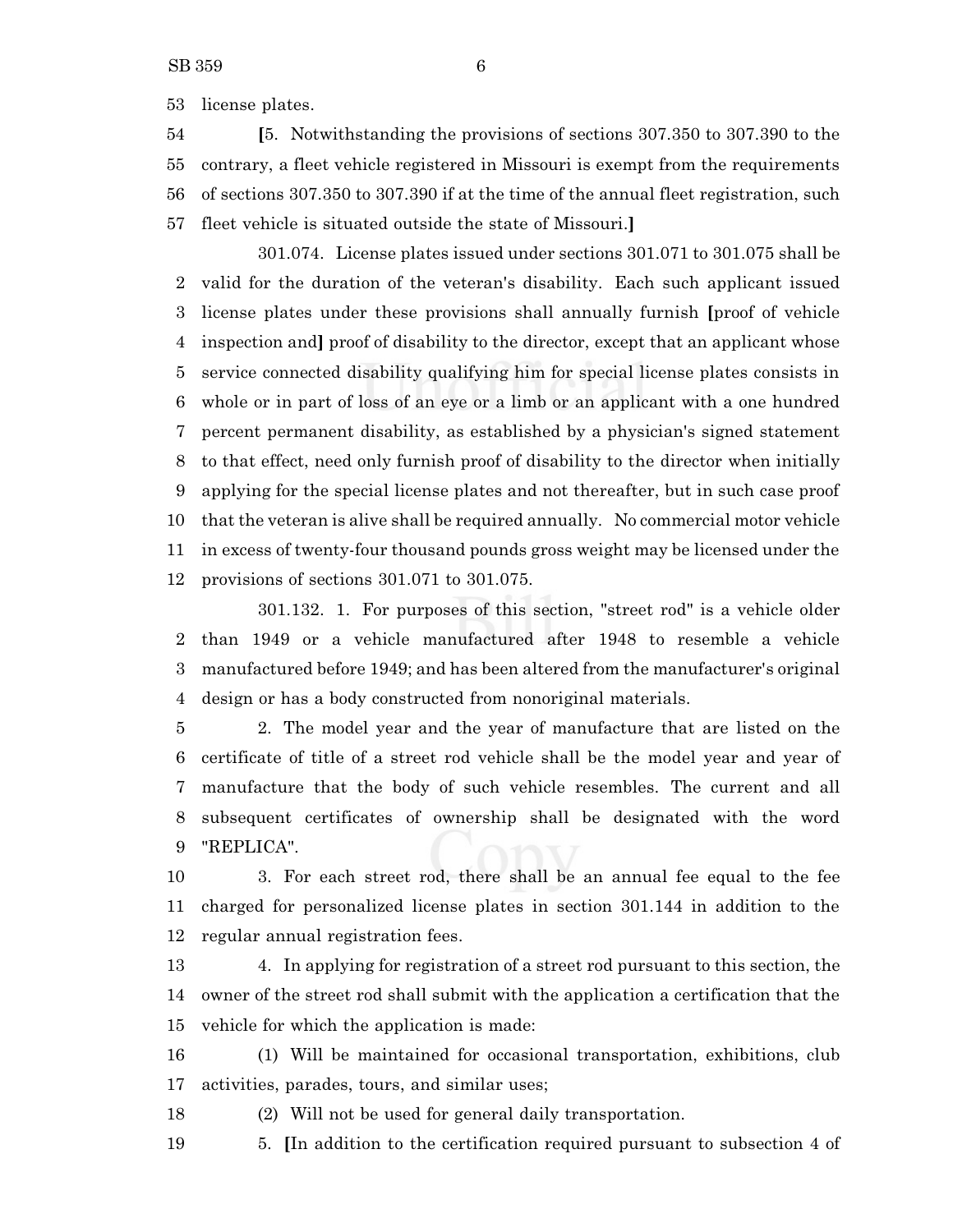this section, when applying for registration of a street rod, the new owner of the street rod shall provide proof that the street rod passed a safety inspection in accordance with section 307.350 that shall be approved by the department of public safety in consultation with the street rod community in this state.

 6.**]** On registration of a vehicle pursuant to this section, the director of the department of revenue shall issue to the owner two license plates containing the number assigned to the registration certificate issued by the director of revenue, and the following words: "STREET ROD", "STATE OF MISSOURI". Such license plates shall be kept securely attached to the motor vehicle registered pursuant to this section. The director of revenue shall determine the characteristic features of such license plates for vehicles registered pursuant to the provisions of this section so that they may be recognized as such, except that such license plates shall be made with fully reflective material with a common color scheme and design, shall be clearly visible at night, and shall be aesthetically attractive, as prescribed by section 301.130.

 **[**7.**] 6.** Unless the presence of the equipment was specifically required by a statute of this state as a condition of sale in the year listed as the year of manufacture on the certificate of title, the presence of any specific equipment is not required for the operation of a vehicle registered pursuant to this section.

- **[**8.**] 7. [**Except as provided in subsection 5 of this section,**]** A vehicle registered pursuant to this section is exempt from any statute of this state that requires **[**periodic vehicle inspections and from any statute of this state that requires**]** the use and inspection of emission controls.
- 

**[**9.**] 8.** A "custom vehicle" means any motor vehicle that:

 (1) Is at least twenty-five years old and of a model year after 1948, or was manufactured to resemble a vehicle twenty-five years old or older and of a model year after 1948; and

 (2) Has been altered from the manufacturer's original design, or has an entire body constructed from nonoriginal materials.

 **[**10.**] 9.** The model year and the year of manufacture that are listed on the certificate of title of a custom vehicle shall be the model year and year of manufacture that the body of such vehicle resembles. The current and all subsequent certificates of ownership shall be designated with the word "REPLICA".

 **[**11.**] 10.** For each custom vehicle, there shall be an annual fee equal to the fee charged for personalized license plates in section 301.144 in addition to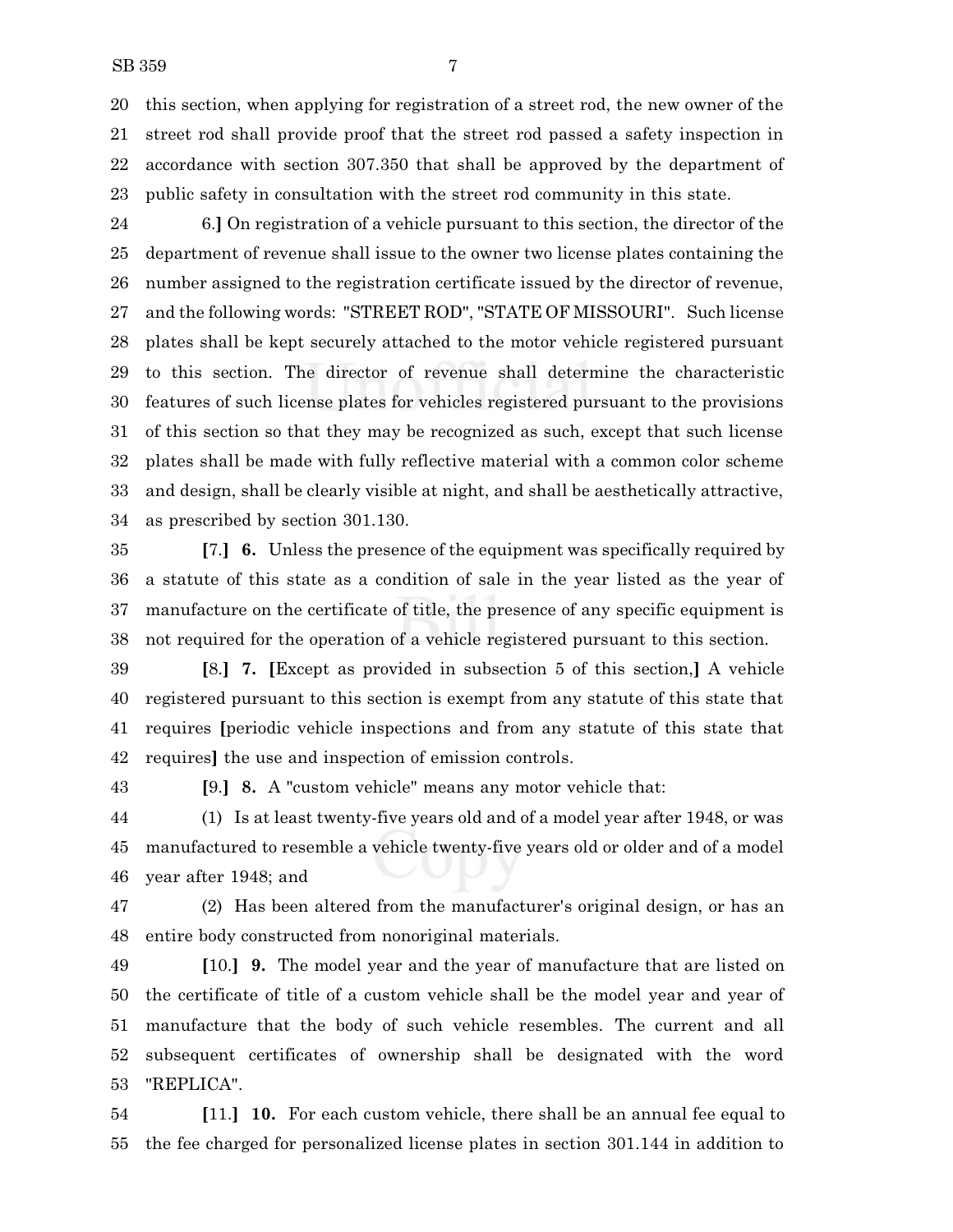the regular annual registration fees.

 **[**12.**] 11.** In applying for registration of a custom vehicle pursuant to this section, the owner of the custom vehicle shall submit with the application a certification that the vehicle for which the application is made:

 (1) Will be maintained for occasional transportation, exhibits, club activities, parades, tours, and similar uses; and

(2) Will not be used for general daily transportation.

 **[**13. In addition to the certification required pursuant to subsection 12 of this section, when applying for registration of a custom vehicle, the new owner of the custom vehicle shall provide proof that the custom vehicle passed a safety inspection in accordance with section 307.350 that shall be approved by the department of public safety in consultation with the street rod community in this state.

 14.**] 12.** On registration of a vehicle pursuant to this section, the director of the department of revenue shall issue to the owner two license plates containing the number assigned to the registration certificate issued by the director of revenue, and the following words: "CUSTOM VEHICLE", "STATE OF MISSOURI". Such license plates shall be kept securely attached to the motor vehicle registered hereunder. The director of revenue shall determine the characteristic features of such license plates for vehicles registered pursuant to the provisions of this section so that they may be recognized as such, except that such license plates shall be made with fully reflective material with a common color scheme and design, shall be clearly visible at night, and shall be aesthetically attractive, as prescribed by section 301.130.

 **[**15.**] 13.** Unless the presence of the equipment was specifically required by a statute of this state as a condition of sale in the year listed as the year of manufacture on the certificate of title, the presence of any specific equipment is not required for the operation of a vehicle registered pursuant to this section.

**[**16. Except as provided in subsection 13 of this section,**]**

 **14.** A vehicle registered pursuant to this section is exempt from any statute of this state that requires **[**periodic vehicle inspections and from any statute of this state that requires**]** the use and inspection of emission controls.

 **[**17.**] 15.** For purposes of this section, "blue dot tail light" is a red lamp installed in the rear of a motor vehicle containing a blue or purple insert that is not more than one inch in diameter.

**[**18.**] 16.** A street rod or custom vehicle may use blue dot tail lights for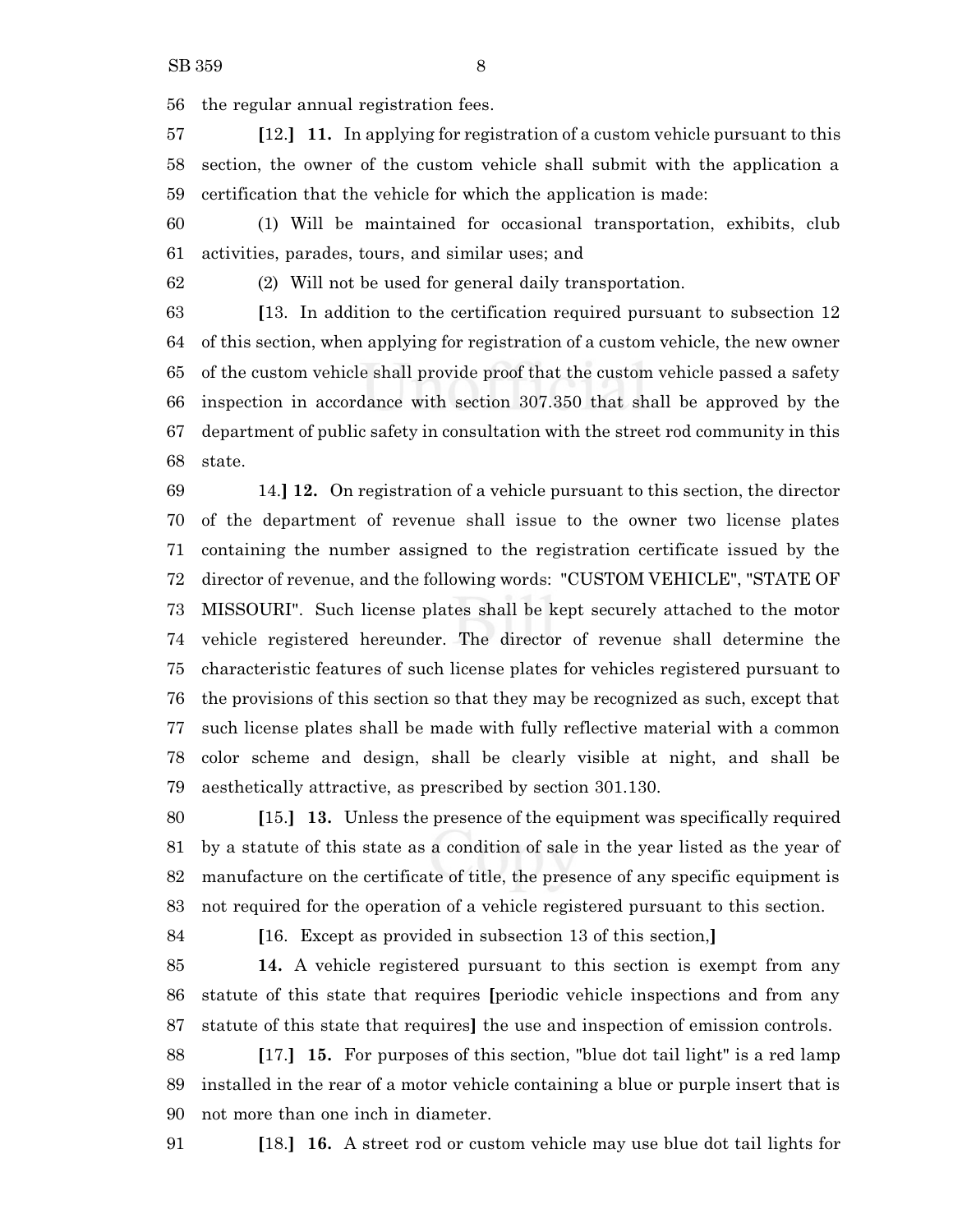stop lamps, rear turning indicator lamps, rear hazard lamps, and rear reflectors.

301.147. 1. Notwithstanding the provisions of section 301.020 to the contrary, beginning July 1, 2000, the director of revenue may provide owners of motor vehicles, other than commercial motor vehicles licensed in excess of fifty-four thousand pounds gross weight, the option of biennially registering motor vehicles. Any vehicle manufactured as an even-numbered model year vehicle shall be renewed each even-numbered calendar year and any such vehicle manufactured as an odd-numbered model year vehicle shall be renewed each odd-numbered calendar year, subject to the following requirements:

 (1) The fee collected at the time of biennial registration shall include the annual registration fee plus a pro rata amount for the additional twelve months of the biennial registration;

 (2) Presentation of all documentation otherwise required by law for vehicle registration including, but not limited to, a personal property tax receipt or certified statement for the preceding year that no such taxes were due as set forth in section 301.025, proof of **[**a motor vehicle safety inspection and**]** any applicable emission inspection conducted within sixty days prior to the date of application and proof of insurance as required by section 303.026.

 2. The director of revenue may prescribe rules and regulations for the effective administration of this section. The director is authorized to adopt those rules that are reasonable and necessary to accomplish the limited duties specifically delegated within this section. Any rule or portion of a rule, as that term is defined in section 536.010, that is promulgated pursuant to the authority delegated in this section shall become effective only if it has been promulgated pursuant to the provisions of chapter 536. This section and chapter 536 are nonseverable and if any of the powers vested with the general assembly pursuant to chapter 536 to review, to delay the effective date or to disapprove and annul a rule are subsequently held unconstitutional, then the grant of rulemaking authority and any rule proposed or adopted after July 1, 2000, shall be invalid and void.

 3. The director of revenue shall have the authority to stagger the registration period of motor vehicles other than commercial motor vehicles licensed in excess of twelve thousand pounds gross weight. Once the owner of a motor vehicle chooses the option of biennial registration, such registration must be maintained for the full twenty-four month period.

301.190. 1. No certificate of registration of any motor vehicle or trailer,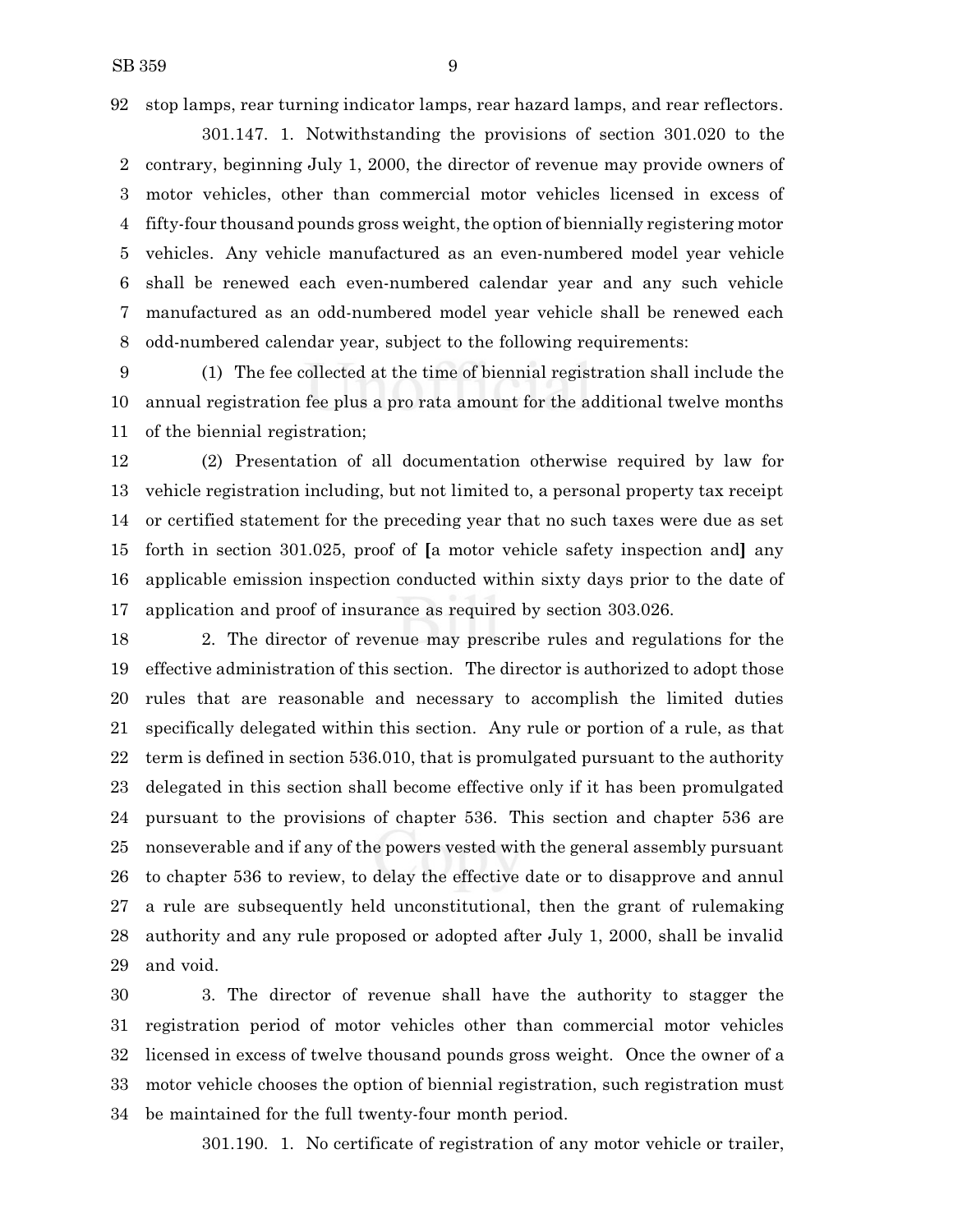or number plate therefor, shall be issued by the director of revenue unless the applicant therefor shall make application for and be granted a certificate of ownership of such motor vehicle or trailer, or shall present satisfactory evidence that such certificate has been previously issued to the applicant for such motor vehicle or trailer. Application shall be made within thirty days after the applicant acquires the motor vehicle or trailer, unless the motor vehicle was acquired under section 301.213 in which case the applicant shall make application within thirty days after receiving title from the dealer, upon a blank form furnished by the director of revenue and shall contain the applicant's identification number, a full description of the motor vehicle or trailer, the vehicle identification number, and the mileage registered on the odometer at the time of transfer of ownership, as required by section 407.536, together with a statement of the applicant's source of title and of any liens or encumbrances on the motor vehicle or trailer, provided that for good cause shown the director of revenue may extend the period of time for making such application. When an owner wants to add or delete a name or names on an application for certificate of ownership of a motor vehicle or trailer that would cause it to be inconsistent with the name or names listed on the notice of lien, the owner shall provide the director with documentation evidencing the lienholder's authorization to add or delete a name

or names on an application for certificate of ownership.

 2. The director of revenue shall use reasonable diligence in ascertaining whether the facts stated in such application are true and shall, to the extent possible without substantially delaying processing of the application, review any odometer information pertaining to such motor vehicle that is accessible to the director of revenue. If satisfied that the applicant is the lawful owner of such motor vehicle or trailer, or otherwise entitled to have the same registered in his name, the director shall thereupon issue an appropriate certificate over his signature and sealed with the seal of his office, procured and used for such purpose. The certificate shall contain on its face a complete description, vehicle identification number, and other evidence of identification of the motor vehicle or trailer, as the director of revenue may deem necessary, together with the odometer information required to be put on the face of the certificate pursuant to section 407.536, a statement of any liens or encumbrances which the application may show to be thereon, and, if ownership of the vehicle has been transferred, the name of the state issuing the transferor's title and whether the transferor's odometer mileage statement executed pursuant to section 407.536 indicated that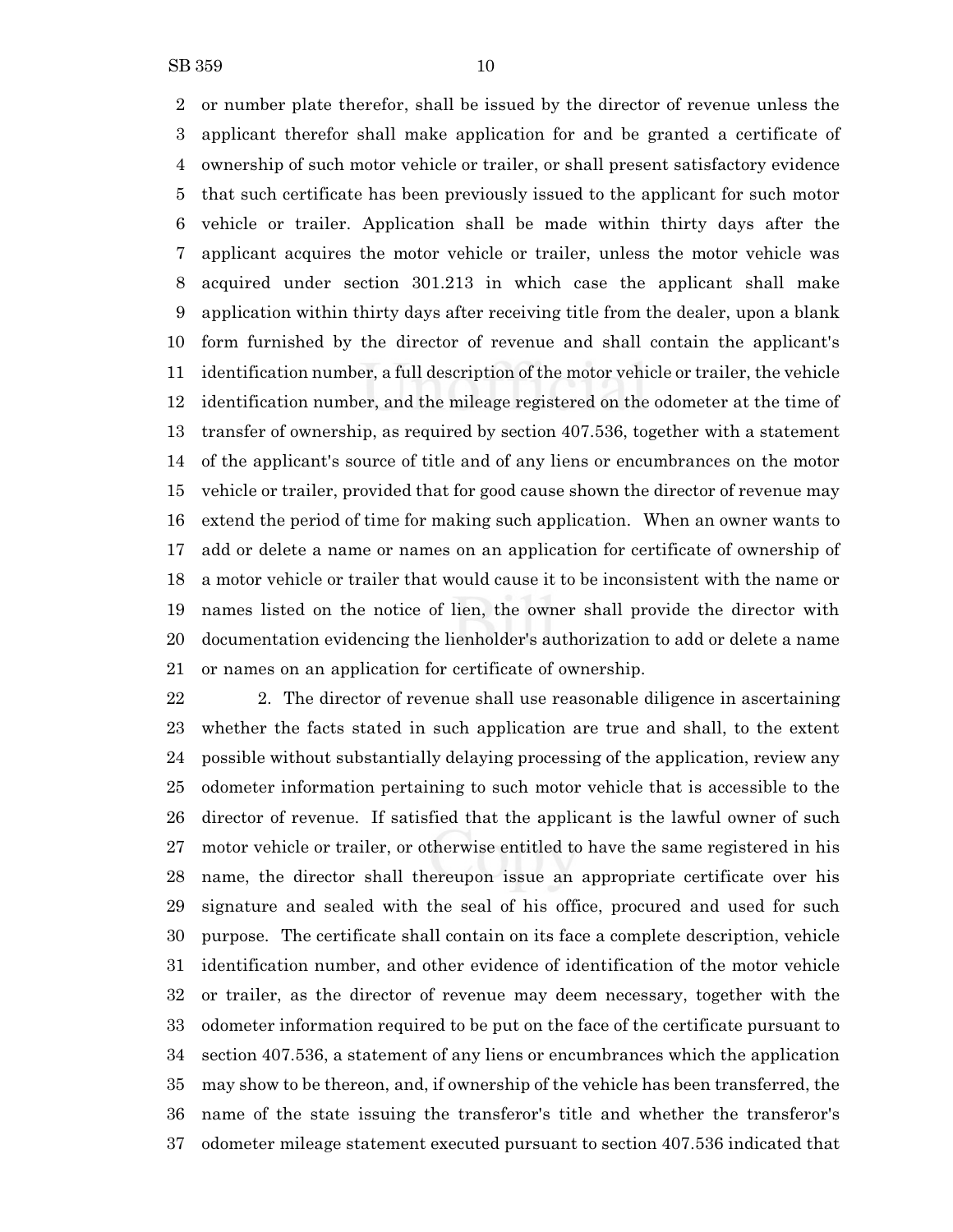the true mileage is materially different from the number of miles shown on the odometer, or is unknown.

 3. The director of revenue shall appropriately designate on the current and all subsequent issues of the certificate the words "Reconstructed Motor Vehicle", "Motor Change Vehicle", "Specially Constructed Motor Vehicle", or "Non-USA-Std Motor Vehicle", as defined in section 301.010. Effective July 1, 1990, on all original and all subsequent issues of the certificate for motor vehicles as referenced in subsections 2 and 3 of section 301.020, the director shall print on the face thereof the following designation: "Annual odometer updates may be available from the department of revenue.". On any duplicate certificate, the director of revenue shall reprint on the face thereof the most recent of either:

 (1) The mileage information included on the face of the immediately prior certificate and the date of purchase or issuance of the immediately prior certificate; or

 (2) Any other mileage information provided to the director of revenue, and the date the director obtained or recorded that information.

 4. The certificate of ownership issued by the director of revenue shall be manufactured in a manner to prohibit as nearly as possible the ability to alter, counterfeit, duplicate, or forge such certificate without ready detection. In order to carry out the requirements of this subsection, the director of revenue may contract with a nonprofit scientific or educational institution specializing in the analysis of secure documents to determine the most effective methods of rendering Missouri certificates of ownership nonalterable or noncounterfeitable.

 5. The fee for each original certificate so issued shall be eight dollars and fifty cents, in addition to the fee for registration of such motor vehicle or trailer. If application for the certificate is not made within thirty days after the vehicle is acquired by the applicant, or where the motor vehicle was acquired under section 301.213 and the applicant fails to make application within thirty days after receiving title from the dealer, a delinquency penalty fee of twenty-five dollars for the first thirty days of delinquency and twenty-five dollars for each thirty days of delinquency thereafter, not to exceed a total of two hundred dollars, but such penalty may be waived by the director for a good cause shown. If the director of revenue learns that any person has failed to obtain a certificate within thirty days after acquiring a motor vehicle or trailer, or where the motor vehicle was acquired under section 301.213 and the applicant fails to make application within thirty days after receiving title from the dealer, or has sold a vehicle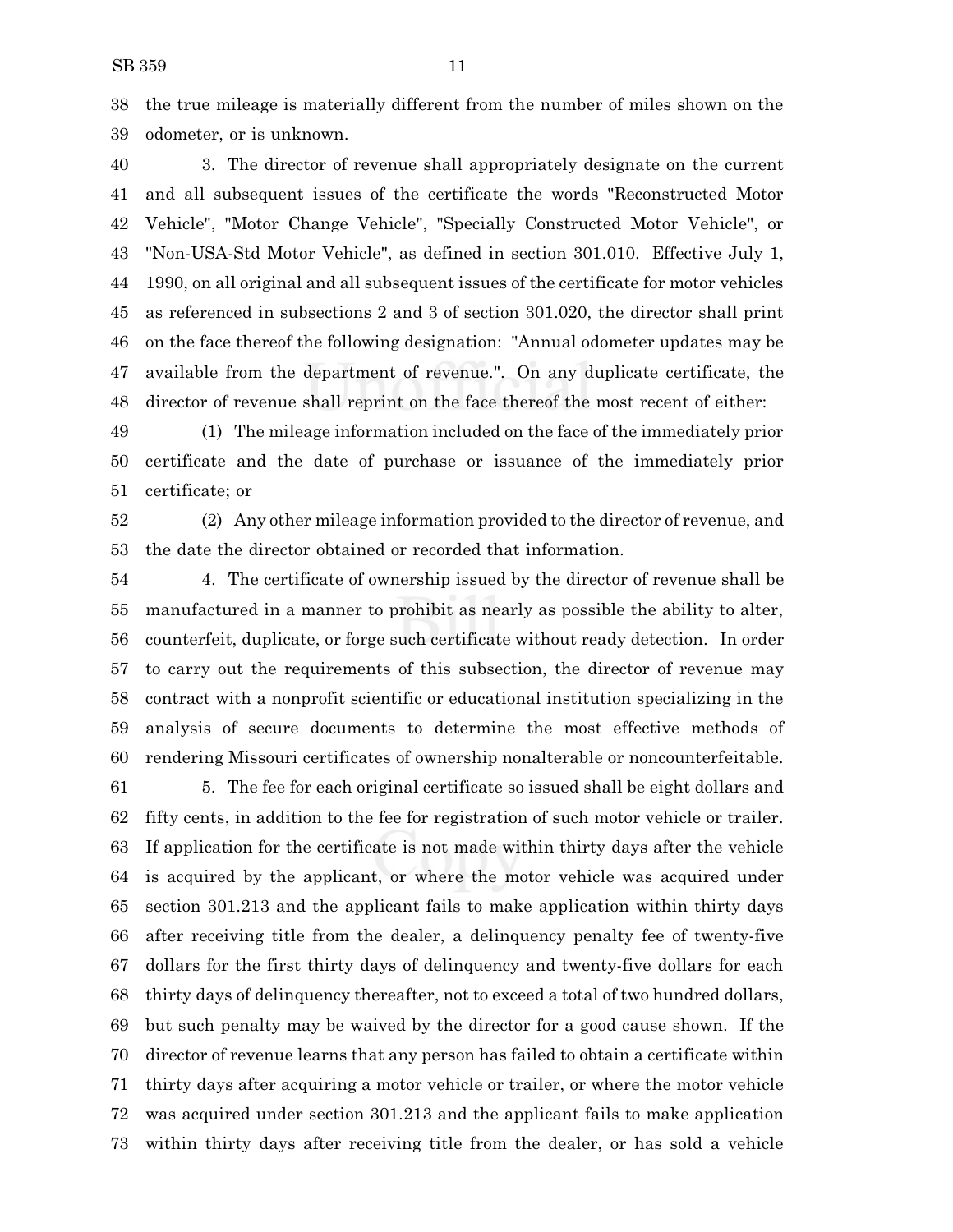without obtaining a certificate, he shall cancel the registration of all vehicles registered in the name of the person, either as sole owner or as a co-owner, and shall notify the person that the cancellation will remain in force until the person pays the delinquency penalty fee provided in this section, together with all fees, charges and payments which the person should have paid in connection with the certificate of ownership and registration of the vehicle. The certificate shall be good for the life of the motor vehicle or trailer so long as the same is owned or held by the original holder of the certificate and shall not have to be renewed annually.

 6. Any applicant for a certificate of ownership requesting the department of revenue to process an application for a certificate of ownership in an expeditious manner requiring special handling shall pay a fee of five dollars in addition to the regular certificate of ownership fee.

 7. It is unlawful for any person to operate in this state a motor vehicle or trailer required to be registered under the provisions of the law unless a certificate of ownership has been applied for as provided in this section.

 8. Before an original Missouri certificate of ownership is issued, an inspection of the vehicle and a verification of vehicle identification numbers shall be made by the Missouri state highway patrol on vehicles for which there is a current title issued by another state if a Missouri salvage certificate of title has been issued for the same vehicle but no prior inspection and verification has been made in this state, except that if such vehicle has been inspected in another state by a law enforcement officer in a manner comparable to the inspection process in this state and the vehicle identification numbers have been so verified, the applicant shall not be liable for the twenty-five dollar inspection fee if such applicant submits proof of inspection and vehicle identification number verification to the director of revenue at the time of the application. The applicant, who has such a title for a vehicle on which no prior inspection and verification have been made, shall pay a fee of twenty-five dollars for such verification and inspection, payable to the director of revenue at the time of the request for the application, which shall be deposited in the state treasury to the credit of the state highways and transportation department fund.

 9. Each application for an original Missouri certificate of ownership for a vehicle which is classified as a reconstructed motor vehicle, specially constructed motor vehicle, kit vehicle, motor change vehicle, non-USA-std motor vehicle, or other vehicle as required by the director of revenue shall be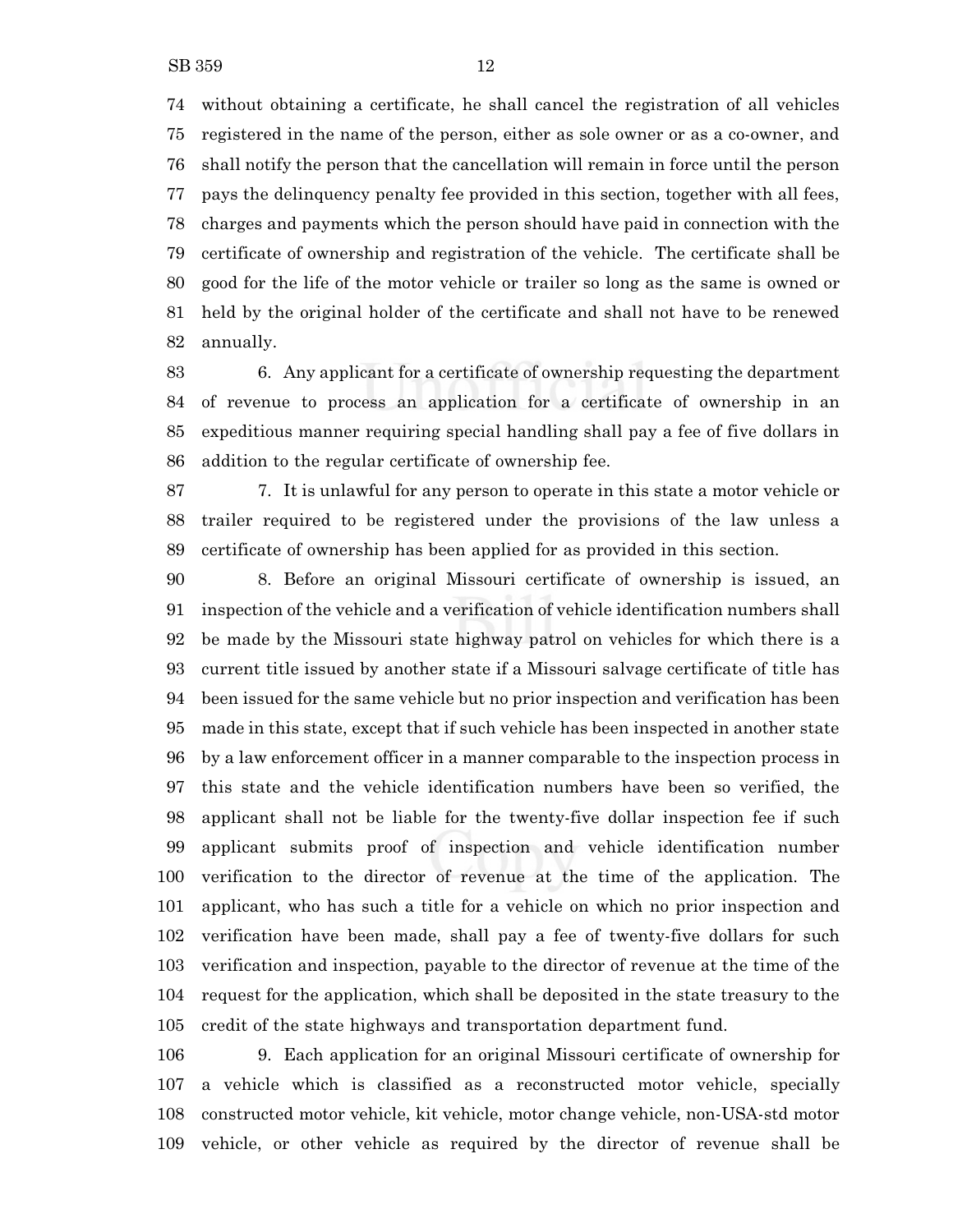accompanied by a vehicle examination certificate issued by the Missouri state highway patrol, or other law enforcement agency as authorized by the director of revenue. The vehicle examination shall include a verification of vehicle identification numbers and a determination of the classification of the vehicle. The owner of a vehicle which requires a vehicle examination certificate shall present the vehicle for examination and obtain a completed vehicle examination certificate prior to submitting an application for a certificate of ownership to the director of revenue. Notwithstanding any provision of the law to the contrary, an owner presenting a motor vehicle which has been issued a salvage title and which is ten years of age or older to a vehicle examination described in this subsection in order to obtain a certificate of ownership with the designation prior salvage motor vehicle shall not be required to repair or restore the vehicle to its original appearance in order to pass or complete the vehicle examination. The fee for the vehicle examination application shall be twenty-five dollars and shall be collected by the director of revenue at the time of the request for the application and shall be deposited in the state treasury to the credit of the state highways and transportation department fund. If the vehicle is also to be registered in Missouri, **[**the safety inspection required in chapter 307 and**]** the emissions inspection required under chapter 643 shall be completed and the fees required by section 307.365 and section 643.315 shall be charged to the owner.

 10. When an application is made for an original Missouri certificate of ownership for a motor vehicle previously registered or titled in a state other than Missouri **[**or as required by section 301.020**]**, it shall be accompanied by a current inspection form certified by a duly authorized official inspection station as described in chapter 307. The completed form shall certify that the manufacturer's identification number for the vehicle has been inspected, that it is correctly displayed on the vehicle and shall certify the reading shown on the odometer at the time of inspection. The inspection station shall collect the same fee as authorized in section 307.365 for making the inspection, and the fee shall be deposited in the same manner as provided in section 307.365. If the vehicle is also to be registered in Missouri, **[**the safety inspection required in chapter 307 and**]** the emissions inspection required under chapter 643 shall be completed and only the fees required by section 307.365 and section 643.315 shall be charged to the owner. This section shall not apply to vehicles being transferred on a manufacturer's statement of origin.

11. Motor vehicles brought into this state in a wrecked or damaged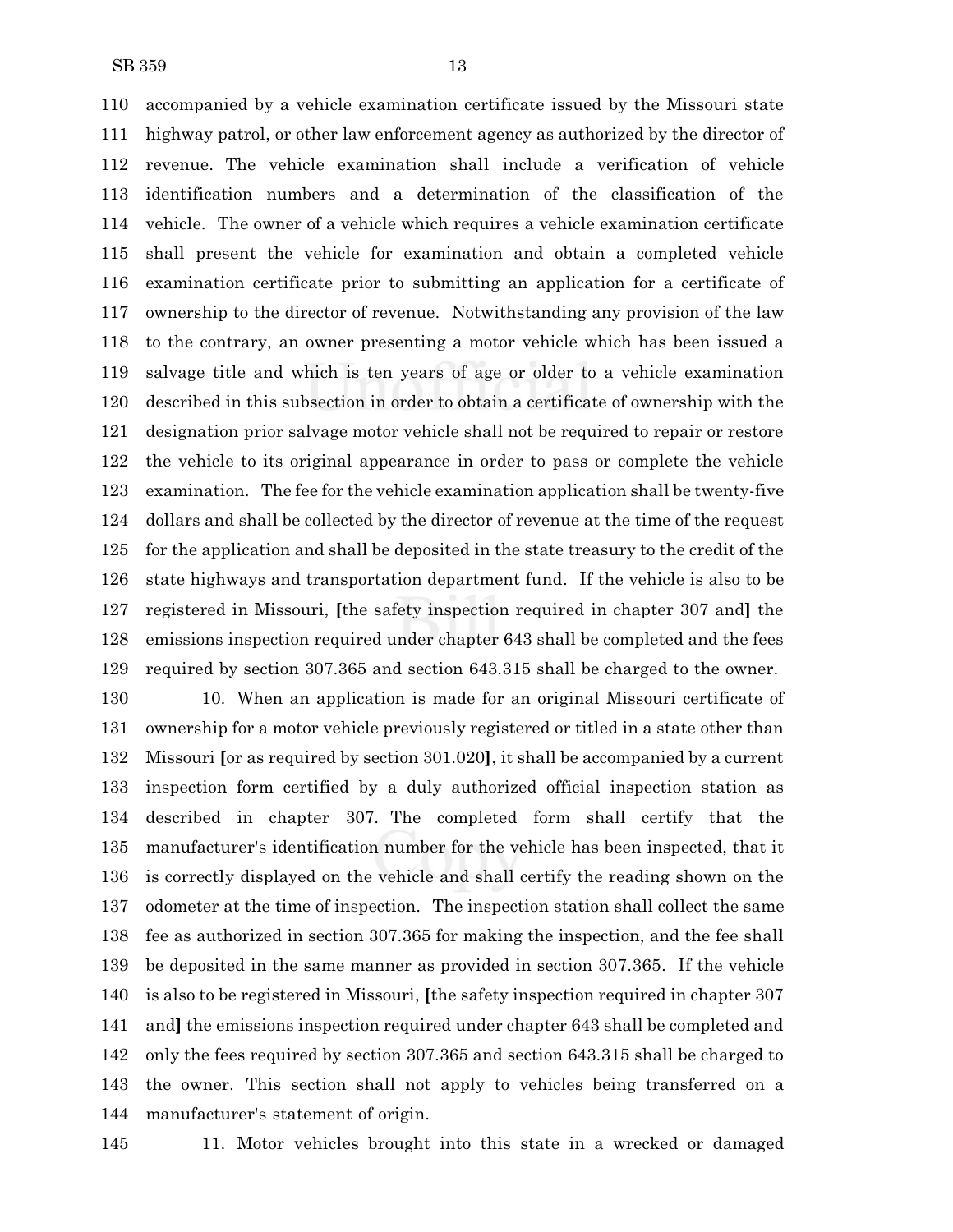condition or after being towed as an abandoned vehicle pursuant to another state's abandoned motor vehicle procedures shall, in lieu of the inspection required by subsection 10 of this section, be inspected by the Missouri state highway patrol in accordance with subsection 9 of this section. If the inspection reveals the vehicle to be in a salvage or junk condition, the director shall so indicate on any Missouri certificate of ownership issued for such vehicle. Any salvage designation shall be carried forward on all subsequently issued certificates of title for the motor vehicle.

 12. When an application is made for an original Missouri certificate of ownership for a motor vehicle previously registered or titled in a state other than Missouri, and the certificate of ownership has been appropriately designated by the issuing state as a reconstructed motor vehicle, motor change vehicle, specially constructed motor vehicle, or prior salvage vehicle, the director of revenue shall appropriately designate on the current Missouri and all subsequent issues of the certificate of ownership the name of the issuing state and such prior designation. The absence of any prior designation shall not relieve a transferor of the duty to exercise due diligence with regard to such certificate of ownership prior to the transfer of a certificate. If a transferor exercises any due diligence with regard to a certificate of ownership, the legal transfer of a certificate of ownership without any designation that is subsequently discovered to have or should have had a designation shall be a transfer free and clear of any liabilities of the transferor associated with the missing designation.

 13. When an application is made for an original Missouri certificate of ownership for a motor vehicle previously registered or titled in a state other than Missouri, and the certificate of ownership has been appropriately designated by the issuing state as non-USA-std motor vehicle, the director of revenue shall appropriately designate on the current Missouri and all subsequent issues of the certificate of ownership the words "Non-USA-Std Motor Vehicle".

 14. The director of revenue and the superintendent of the Missouri state highway patrol shall make and enforce rules for the administration of the inspections required by this section.

 15. Each application for an original Missouri certificate of ownership for a vehicle which is classified as a reconstructed motor vehicle, manufactured forty or more years prior to the current model year, and which has a value of three thousand dollars or less shall be accompanied by:

(1) A proper affidavit submitted by the owner explaining how the motor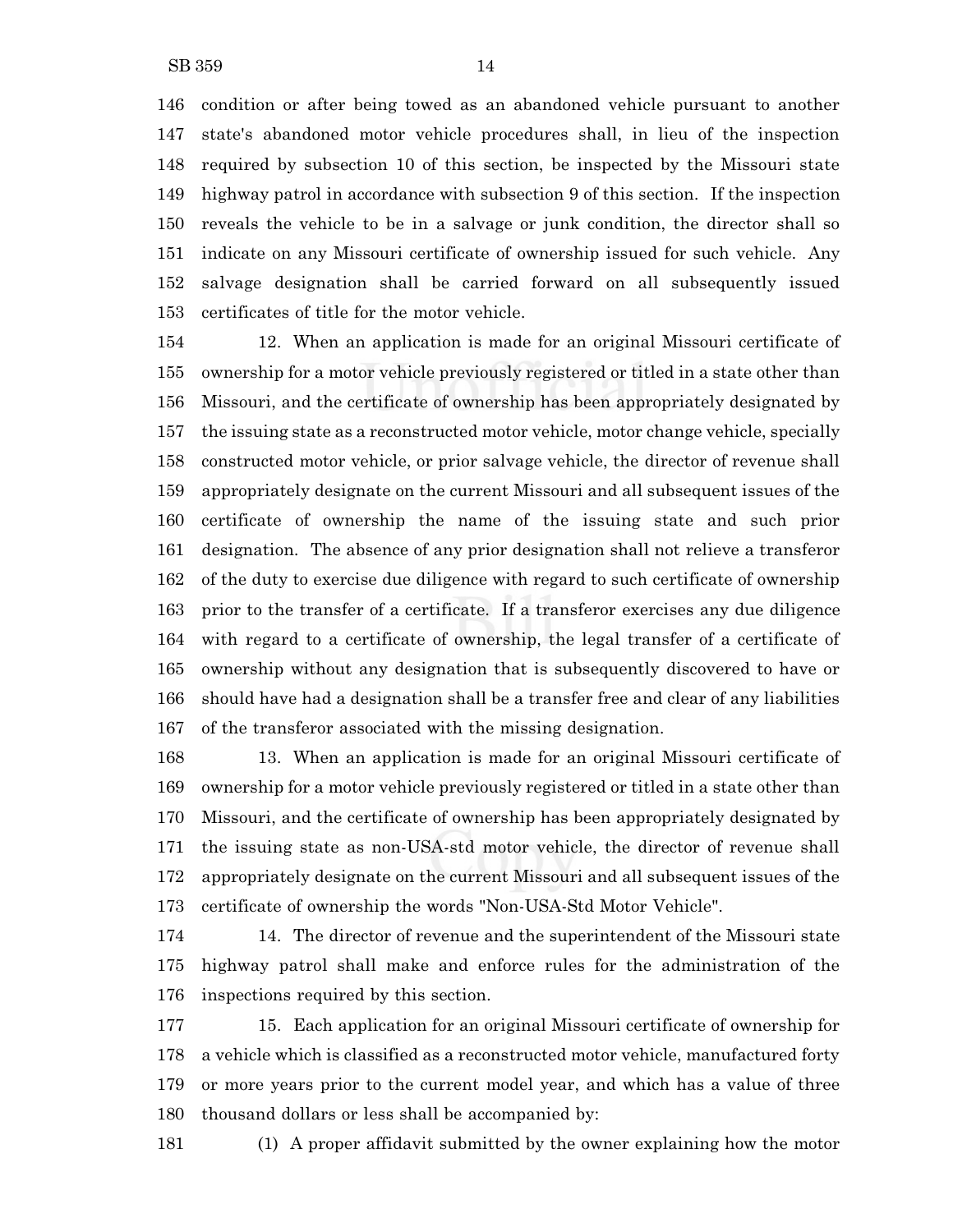vehicle or trailer was acquired and, if applicable, the reasons a valid certificate of ownership cannot be furnished;

- (2) Photocopies of receipts, bills of sale establishing ownership, or titles, and the source of all major component parts used to rebuild the vehicle;
- (3) A fee of one hundred fifty dollars in addition to the fees described in subsection 5 of this section. Such fee shall be deposited in the state treasury to the credit of the state highways and transportation department fund; and

 (4) An inspection certificate, other than a motor vehicle examination certificate required under subsection 9 of this section, completed and issued by the Missouri state highway patrol, or other law enforcement agency as authorized by the director of revenue. The inspection performed by the highway patrol or other authorized local law enforcement agency shall inclue a check for stolen vehicles.

 The department of revenue shall issue the owner a certificate of ownership designated with the words "Reconstructed Motor Vehicle" and deliver such certificate of ownership in accordance with the provisions of this chapter. Notwithstanding subsection 9 of this section, no owner of a reconstructed motor vehicle described in this subsection shall be required to obtain a vehicle examination certificate issued by the Missouri state highway patrol.

301.191. 1. When an application is made for an original Missouri certificate of ownership for a previously untitled trailer **[**sixteen feet or more in length**]** which is stated to be homemade, the applicant shall present a certificate of inspection as provided in this section. No certificate of ownership shall be issued for such a homemade trailer if no certificate of inspection is presented.

 2. As used in this section, "homemade" means made by a person who is not a manufacturer using readily distinguishable manufacturers' identifying numbers or a statement of origin.

 3. Every person constructing a homemade trailer **[**sixteen feet or more in length**]** shall obtain an inspection from the sheriff of his or her county of residence or from the Missouri state highway patrol prior to applying for a certificate of ownership. If the person constructing the trailer sells or transfers the trailer prior to applying for a certificate of ownership, the sheriff 's or the Missouri state highway patrol's certificate of inspection shall be transferred with the trailer.

4. A fee of **[**ten**] twenty-five** dollars shall be paid for the inspection. If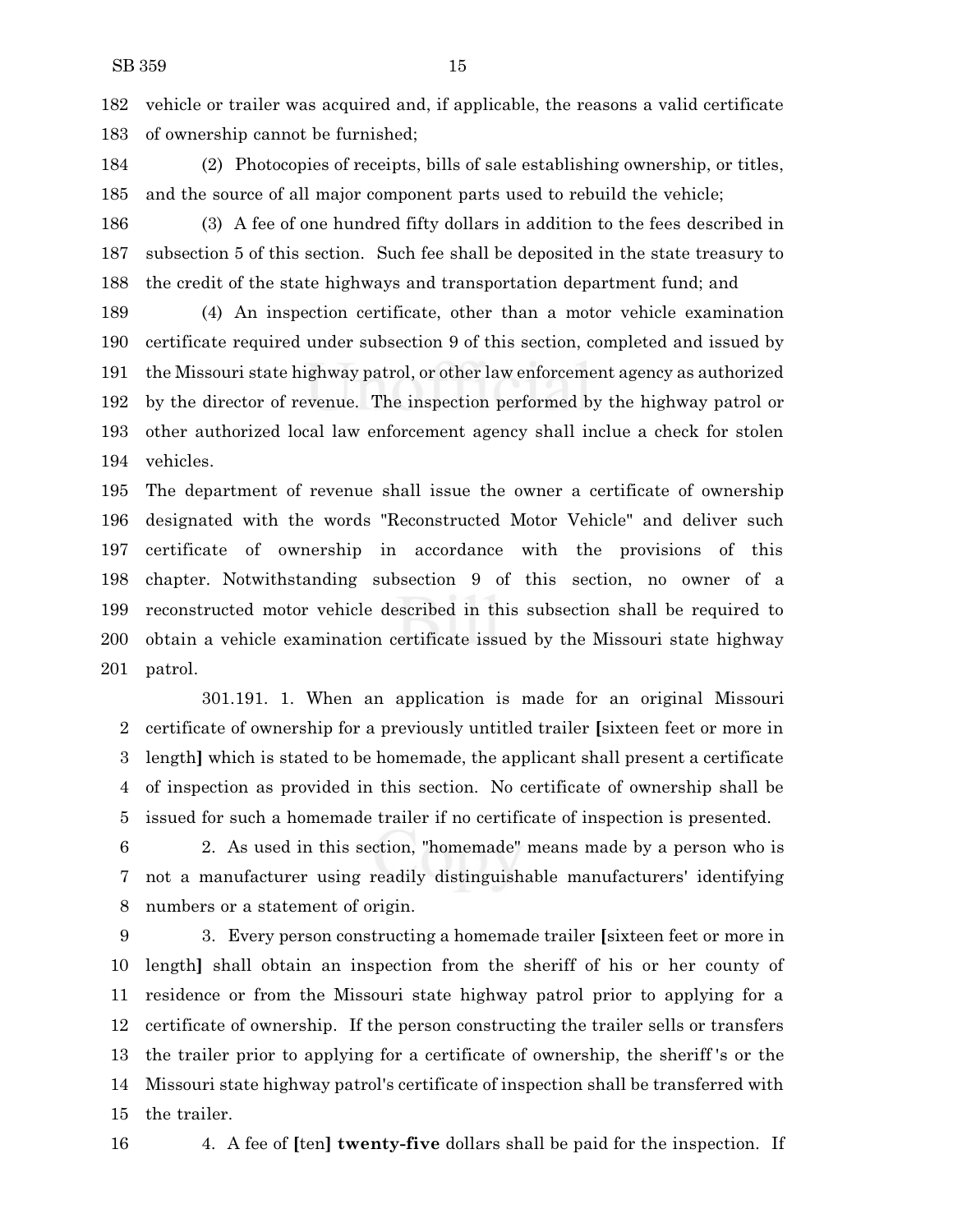the inspection is completed by the sheriff, the proceeds from the inspections shall be deposited by the sheriff within thirty days into the county law enforcement fund if one exists; otherwise into the county general revenue fund. If the inspection is completed by the Missouri state highway patrol, the applicant shall pay the **[**ten**] twenty-five** dollar inspection fee to the director of revenue at the time of application for a certificate of ownership for the homemade trailer. The fee shall be deposited in the state treasury to the credit of the state highway fund.

 5. The sheriff or Missouri state highway patrol shall inspect the trailer and certify it if the trailer appears to be homemade. The sheriff or Missouri state highway patrol may request the owner to provide any documents or other evidence showing that the trailer was homemade. When a trailer is certified by the sheriff, the sheriff may stamp a permanent identifying number in the tongue of the frame. The certificate of inspection shall be on a form designed and provided by the director of revenue.

 6. Upon presentation of the certificate of inspection and all applicable documents and fees including the identification plate fee provided in section 301.380, the director of revenue shall issue a readily distinguishable manufacturers' identifying number plate. The identification number plate shall be affixed to the tongue of the trailer's frame.

 7. The sheriff or Missouri state highway patrol may seize any trailer which has been stolen or has identifying numbers obliterated or removed. The sheriff or Missouri state highway patrol may hold the trailer as evidence while an investigation is conducted. The trailer shall be returned if no related criminal charges are filed within thirty days or when the charges are later dropped or dismissed or when the owner is acquitted.

301.380. 1. Whenever the original, manufacturer's, or other distinguishing number on any motor vehicle, trailer or motor vehicle tire has been destroyed, removed, covered, altered, defaced or is otherwise nonexistent, the director of revenue, upon application, payment of a fee of seven dollars and fifty cents, and satisfactory proof of ownership by the owner, shall issue a certificate authorizing the owner to place a special number designated by the director of revenue upon the vehicle, trailer or tire.

 2. In order to properly calculate the sales tax due, in the case of a trailer which is alleged to have been made by someone who is not a manufacturer using readily distinguishable manufacturers' identifying numbers or a certificate of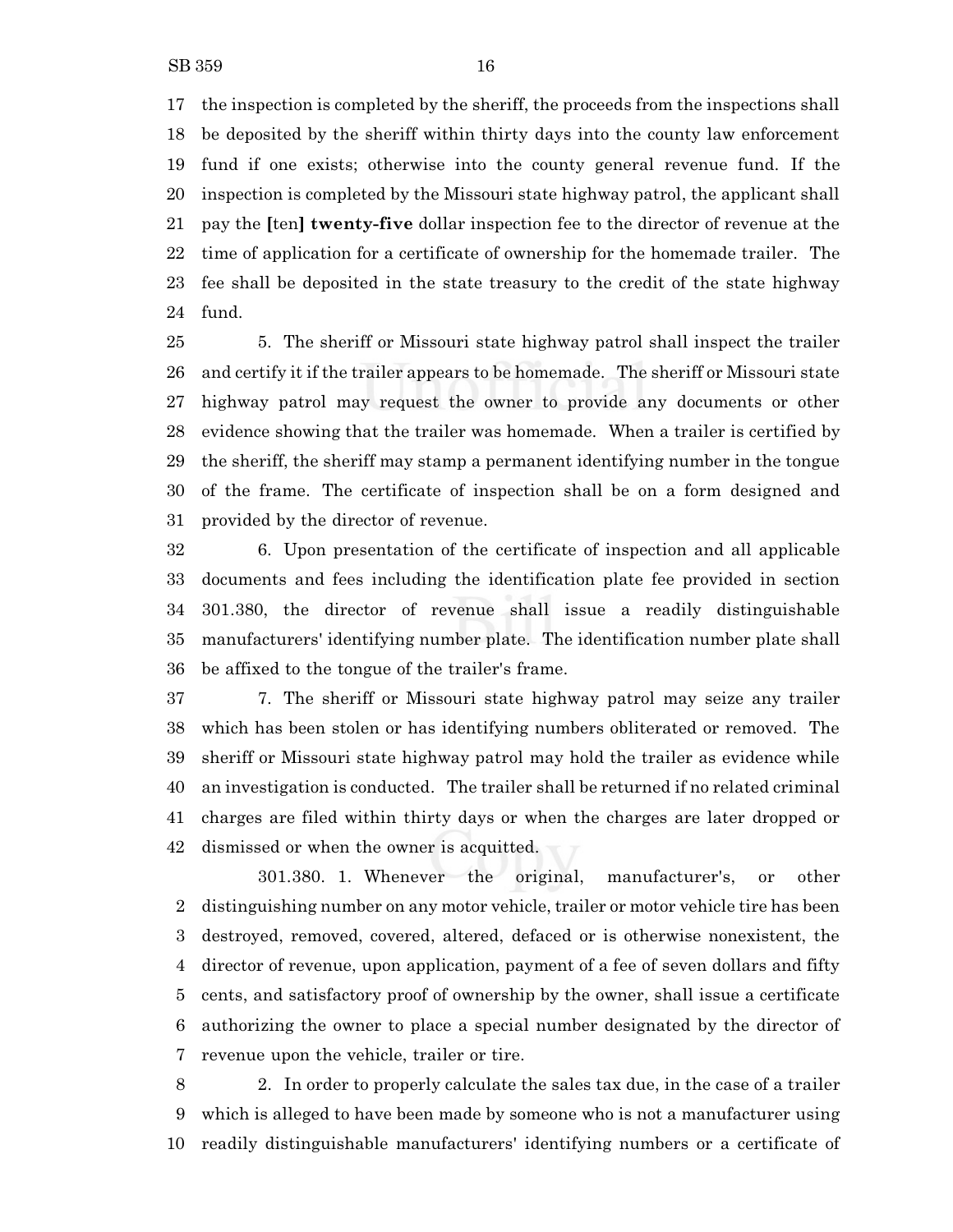origin, the person seeking the special number authorized by the provisions of this section shall secure a **[**written statement from a motor vehicle inspection station**] vehicle examination certificate issued by the Missouri state highway patrol, or other law enforcement agency as authorized by the director of revenue,** that the trailer has been examined and that it is not one made by a regular manufacturer. **The person seeking the special number authorized by the provisions of this section shall pay a fee of twenty- five dollars for such examination certificate, payable to the director of revenue, which shall be deposited into the state treasury to the credit of the state highways and transportation department fund.** The superintendent of the state highway patrol shall provide such forms for **[**inspection stations, and the person, firm, or corporation seeking the examination shall pay a regular inspection fee for the examination. The proceeds of the fee shall be distributed in the same manner as regular inspection fees are distributed**]law enforcement agencies performing such inspections**. This subsection shall not apply to trailers inspected under section 301.191.

 3. The director of revenue shall designate the special numbers consecutively beginning with the number one preceded by the letters "DR" and followed by the letters "Mo" for each make of motor vehicle, trailer or motor vehicle tire, or if the make be unknown, the number shall also be preceded by the letter "X".

 4. When such number has been placed upon the motor vehicle or motor or engine thereof, or trailer or motor vehicle tire, it shall be the lawful number of the same for the purpose of identification, registration, and all other purposes of this chapter, and the owner may sell and transfer such property under the special number. No person shall destroy, remove, cover, alter or deface any such special number.

301.443. 1. Any legal resident of the state of Missouri who is a veteran of service in the Armed Forces of the United States and has been honorably discharged from such service and who is a former prisoner of war and any legal resident of the state of Missouri who is a former prisoner of war and who was a United States citizen not in the Armed Forces of the United States during such time is, upon filing an application for registration together with such information and proof in the form of a statement from the United States Veterans Administration or the Department of Defense or any other form of proof as the director may require, entitled to receive annually one certificate of registration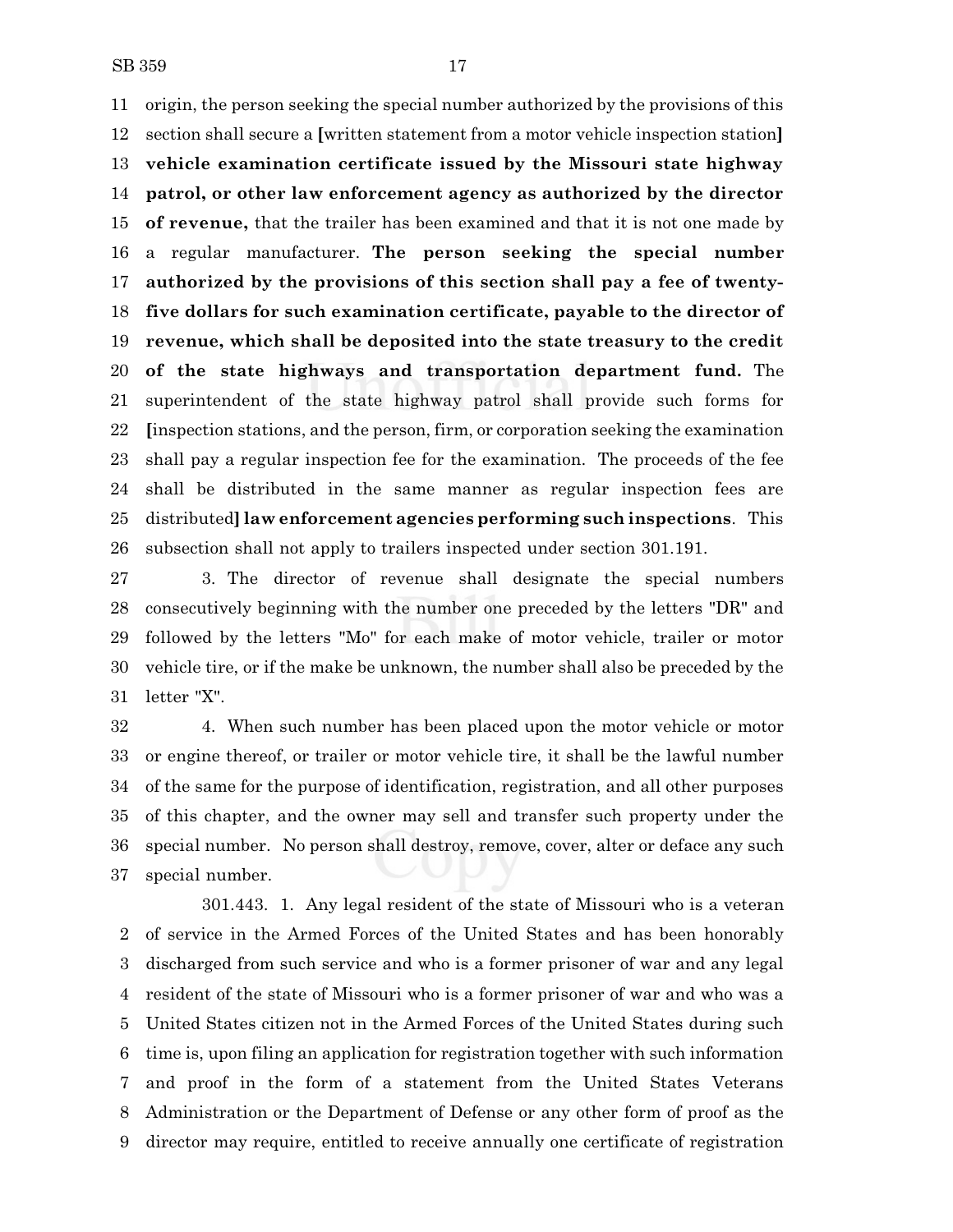and one set of license plates or other evidence of registration as provided in section 301.130 for a motor vehicle other than a commercial motor vehicle licensed in excess of twenty-four thousand pounds gross weight. There shall be no fee charged for license plates issued under the provisions of this section.

 2. Not more than one certificate of registration and one corresponding set of motor vehicle license plates or other evidence of registration as provided in section 301.130 shall be issued each year to a qualified former prisoner of war under this section.

 3. Proof of ownership **[**and vehicle inspection**]** of the particular motor vehicle for which a registration certificate and set of license plates is requested must be shown at the time of application. Proof of status as a former prisoner of war as required in subsection 1 of this section shall only be required on the initial application.

 4. As used in this section, "former prisoner of war" means any person who was taken as an enemy prisoner during World War I, World War II, the Korean Conflict, or the Vietnam Conflict.

 5. The director shall furnish each former prisoner of war obtaining a set of license plates under the provisions of subsections 1 to 4 of this section special plates which shall have the words "FORMER P.O.W." on the license plates in preference to the words "SHOW-ME STATE" as provided in section 301.130 in a form prescribed by the advisory committee established in section 301.129. Such license plates shall be made with fully reflective material, shall have a white background with a blue and red configuration at the discretion of the advisory committee established in section 301.129, shall be clearly visible at night, and shall be aesthetically attractive, as prescribed by section 301.130.

 6. Registration certificates and license plates issued under the provisions of this section shall not be transferable to any other person except that any registered co-owner of the motor vehicle will be entitled to operate the motor vehicle for the duration of the year licensed in the event of the death of the qualified former prisoner of war.

 7. (1) Notwithstanding the provisions of subsection 6 of this section to the contrary, the surviving spouse of a former prisoner of war who has not remarried and who has been issued license plates described in subsection 5 of this section shall be entitled to transfer such license plates to the motor vehicle of the surviving spouse and receive annually one certificate of registration and one set of license plates or other evidence of registration as provided in section 301.130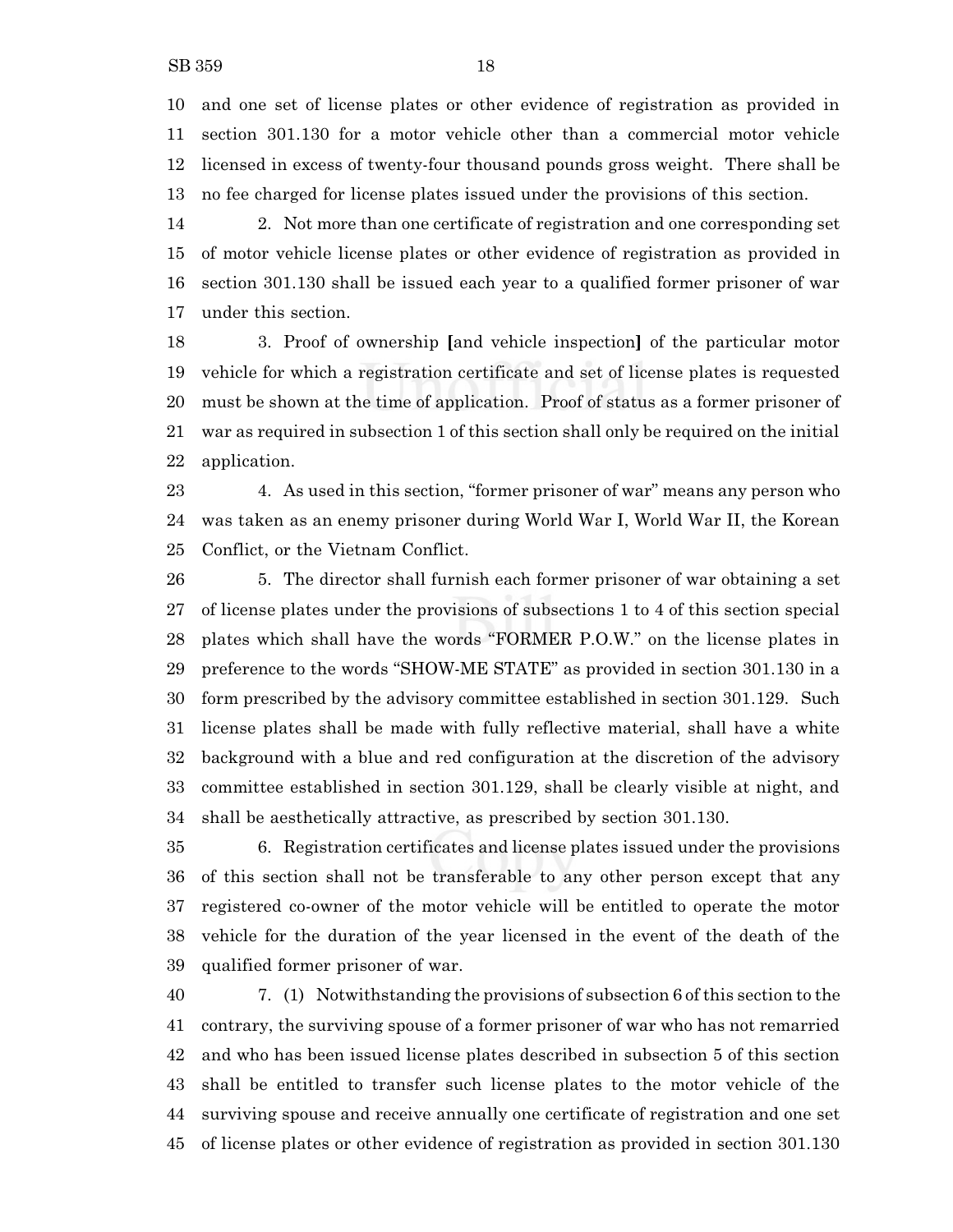as if a former prisoner of war until remarriage. There shall be no fee charged for the transfer of such license plates.

 (2) The department of revenue shall promulgate rules for the obtaining of a set of license plates described in subsection 5 of this section by the surviving spouse of the former prisoner of war when such license plates are not issued prior to the death of the former prisoner of war. The surviving spouse shall be entitled to receive annually one certificate of registration and one set of license plates or other evidence of registration as provided in section 301.130 as if a former prisoner of war until remarriage. There shall be no fee charged for the license plates issued pursuant to this subdivision.

301.800. 1. Any motor vehicle assembled by a two- or four-year institution of higher education exclusively utilizing solar power and built to compete in a national competition organized to foster interest in solar energy shall be registered and titled by the director of revenue, other laws regulating licensing of motor vehicles to the contrary notwithstanding.

 2. Such institution shall file an application in a form prescribed by the director, verified by affidavit, that such vehicle meets the requirements of subsection 1 of this section.

 3. The plate issued by the director shall be the collegiate plate of the institution and shall display the term "solar" in a manner prescribed by the director.

 4. The institution shall pay the applicable fees as determined by the director.

 5. Such motor vehicle shall be exempt from the **[**inspections required by section 307.350 and**] inspection required under** section 643.315 and shall only be operated on the streets and highways with the approval of the institution of higher education.

307.360. 1. The superintendent ofthe Missouri state highway patrol shall issue permits and written instructions to official inspection stations and shall furnish forms and certificates for the **[**inspection of brakes, lighting equipment, signaling devices, steering mechanisms, horns, mirrors, windshield wipers, tires, wheels, exhaust system, glazing, air pollution control devices, fuel system, and any other safety equipment required by the state. In no instance will road testing of a vehicle be considered a part of the inspection procedure**] certification of manufacturer's identification numbers and odometer readings for vehicles presented for inspection**.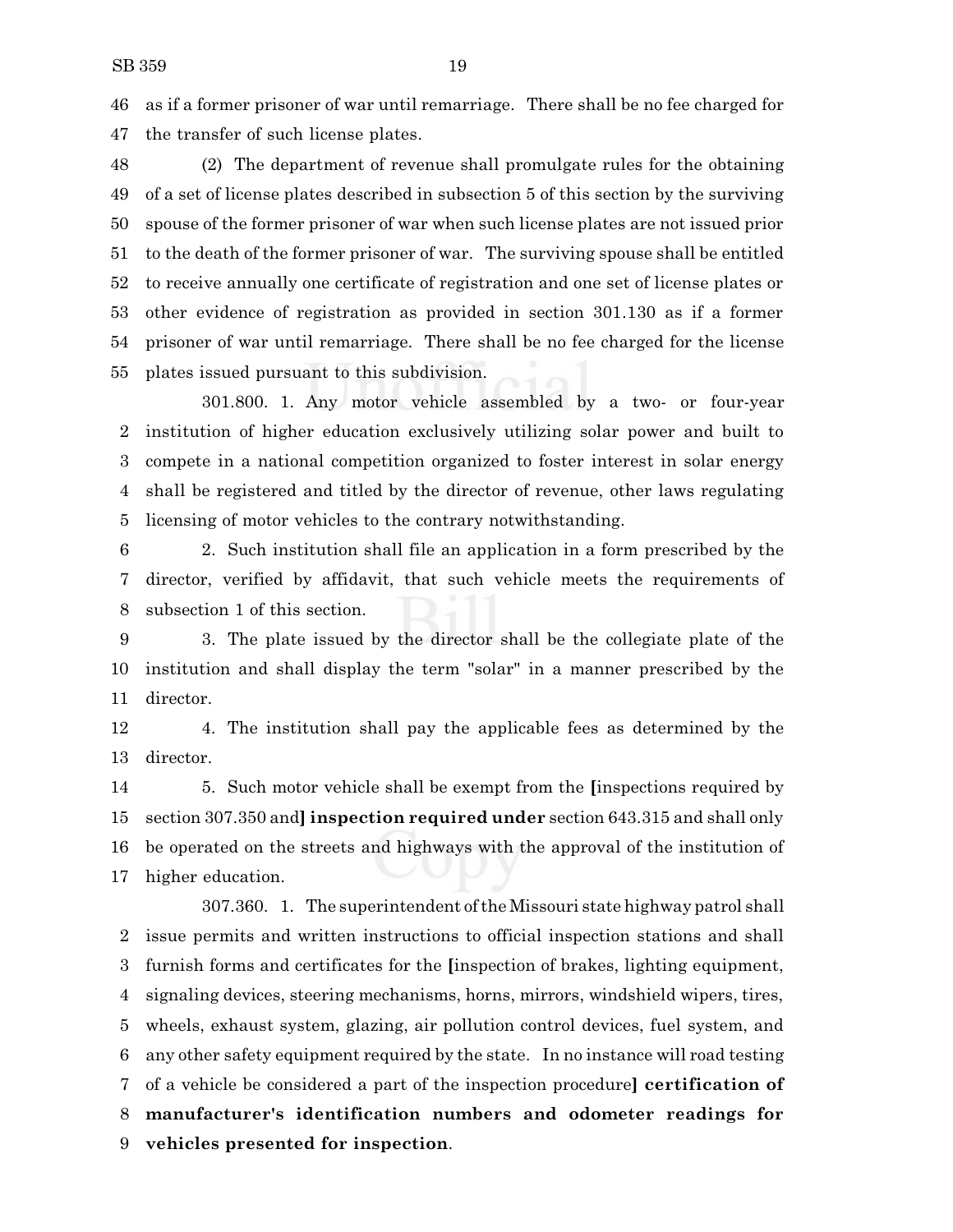10 2. The superintendent of the Missouri state highway patrol shall prescribe the standards and equipment necessary for an official inspection station and the qualifications for persons who conduct the inspections, and no applicant may be approved to operate an official inspection station until the applicant meets the standards and has the required equipment and qualified inspectors as prescribed. The superintendent of the Missouri state highway patrol shall establish standards and procedures to be followed in the making of inspections required by sections **[**307.350**] 307.360** to 307.390 and shall prescribe rules and regulations for the operation of the stations.

 3. (1) The application for permit as an official inspection station shall be made to the superintendent of the Missouri state highway patrol on a form furnished by the superintendent. The fee for a permit to operate an official inspection station shall be ten dollars per year and each permit shall be renewed annually on the date of issue. All fees shall be payable to the director of revenue and shall be deposited by him in the state treasury to the credit of the state highway fund.

 (2) The application shall set forth the name under which applicant transacts or intends to transact business, the location of the applicant's place of business and such other information as the superintendent of the Missouri state highway patrol may require. If the applicant has or intends to have more than one place of business within the state, a separate application shall be made for each place of business. If the applicant is a partnership, the application shall set forth the names of the partners; if a corporation, the names of the officers shall be shown. The application shall be signed and verified by oath or affirmation of the owner or an authorized officer or partner.

 (3) Each location which fulfills the superintendent of the Missouri state highway patrol's requirements and whose owners, proprietors and employees comply with the superintendent's regulations and qualifications shall be designated as an official inspection station and the applicant issued a certificate. The superintendent of the Missouri state highway patrol shall investigate all applicants for inspection station permits to determine whether or not the premises, equipment and personnel meet the requirements prescribed by him.

 (4) Any automobile mechanic who has had at least one year of practical experience as an automotive mechanic or any person who has successfully completed a course of vocational instruction in automotive mechanics from a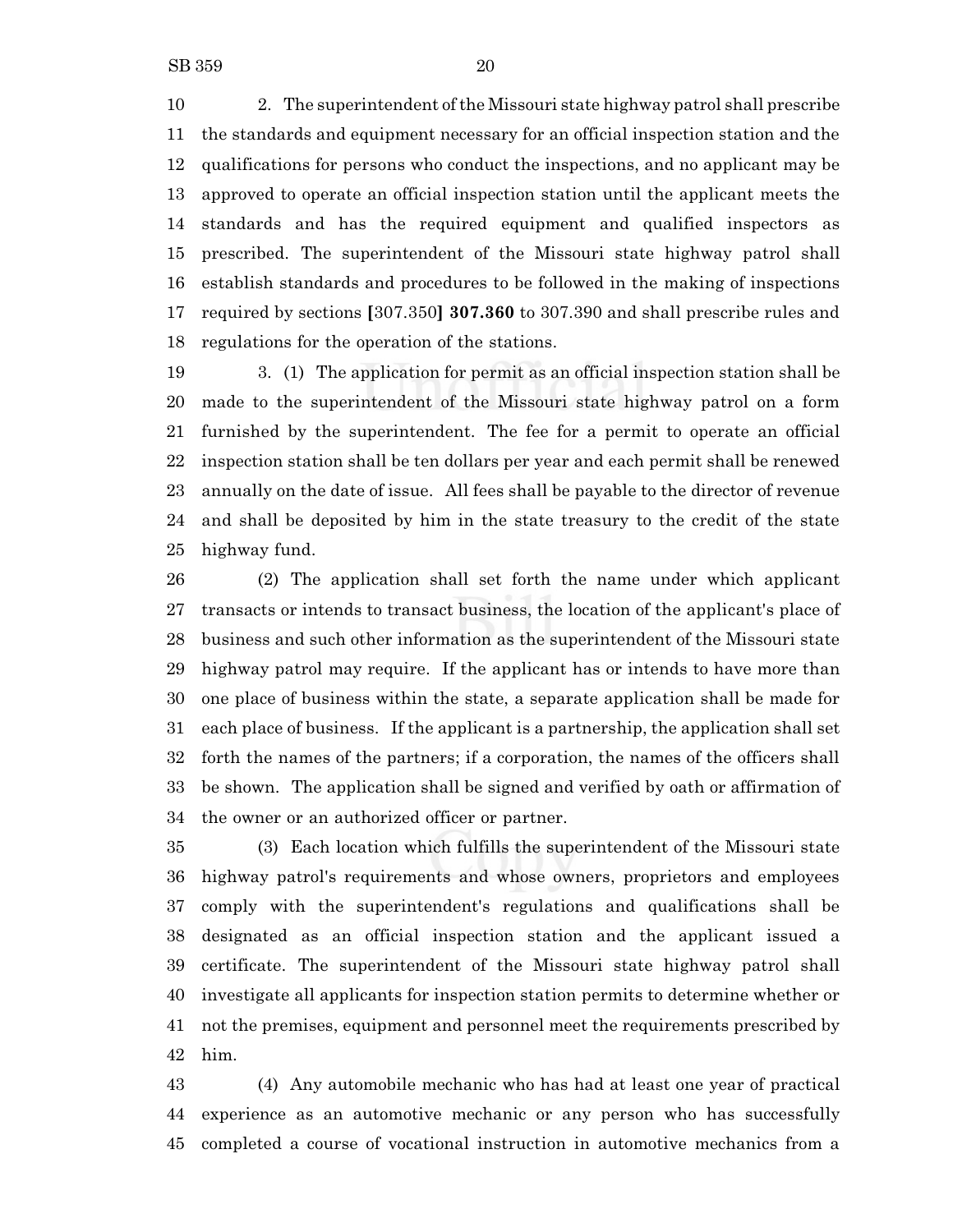generally recognized educational institution, either public or private, and who has demonstrated the knowledge and ability to conduct an inspection in compliance with the regulations established by the superintendent of the Missouri state highway patrol may be issued a permit to conduct inspections at any official inspection station. No person without a valid permit shall conduct any part of an inspection**[**, except a person without a valid permit may assist in the inspection of a vehicle by operating the vehicle's lighting equipment and signaling devices. The superintendent of the Missouri state highway patrol may require a mechanic to be reexamined at any time to determine the mechanic's knowledge and ability to conduct an inspection. If the mechanic fails the reexamination or refuses to be reexamined, the permit issued to the mechanic shall be suspended until the mechanic passes the examination but under no circumstances can the mechanic again be tested until a period of thirty days has elapsed**]**. No fee shall be charged for the permit and the permit shall remain valid for a period of three years from the date of issue or until suspended or revoked by the superintendent of the Missouri state highway patrol.

 **[**(5) The superintendent of the Missouri state highway patrol may issue a private official inspection station permit to any association, person, partnership, corporation and/or subsidiary corporation, and governmental entity having registered or titled in his, her or its name in this state one or more vehicles of the type required to be inspected by section 307.350, or who maintains such vehicles under a written maintenance agreement of at least one year's duration and who maintains approved inspection facilities and has qualified personnel; but separate permits must be obtained for separate facilities of the same association, person, partnership, corporation and/or subsidiary corporation, or governmental entity. Such private stations shall inspect only vehicles registered or to be registered, titled or to be titled or maintained in the name of the person or organization described on the application for permit. No fee shall be charged for a permit issued to a governmental entity.**]**

 4. (1) The superintendent of the Missouri state highway patrol shall supervise and cause inspections to be made of the official inspection stations and inspecting personnel and if the superintendent finds that the provisions of sections **[**307.350**] 307.360** to 307.390 or the regulations issued pursuant to sections **[**307.350**] 307.360** to 307.390 are not being complied with, or that the business of an official inspection station**[**, in connection with corrections, adjustments, repairs or inspection of vehicles**]** is being improperly conducted, the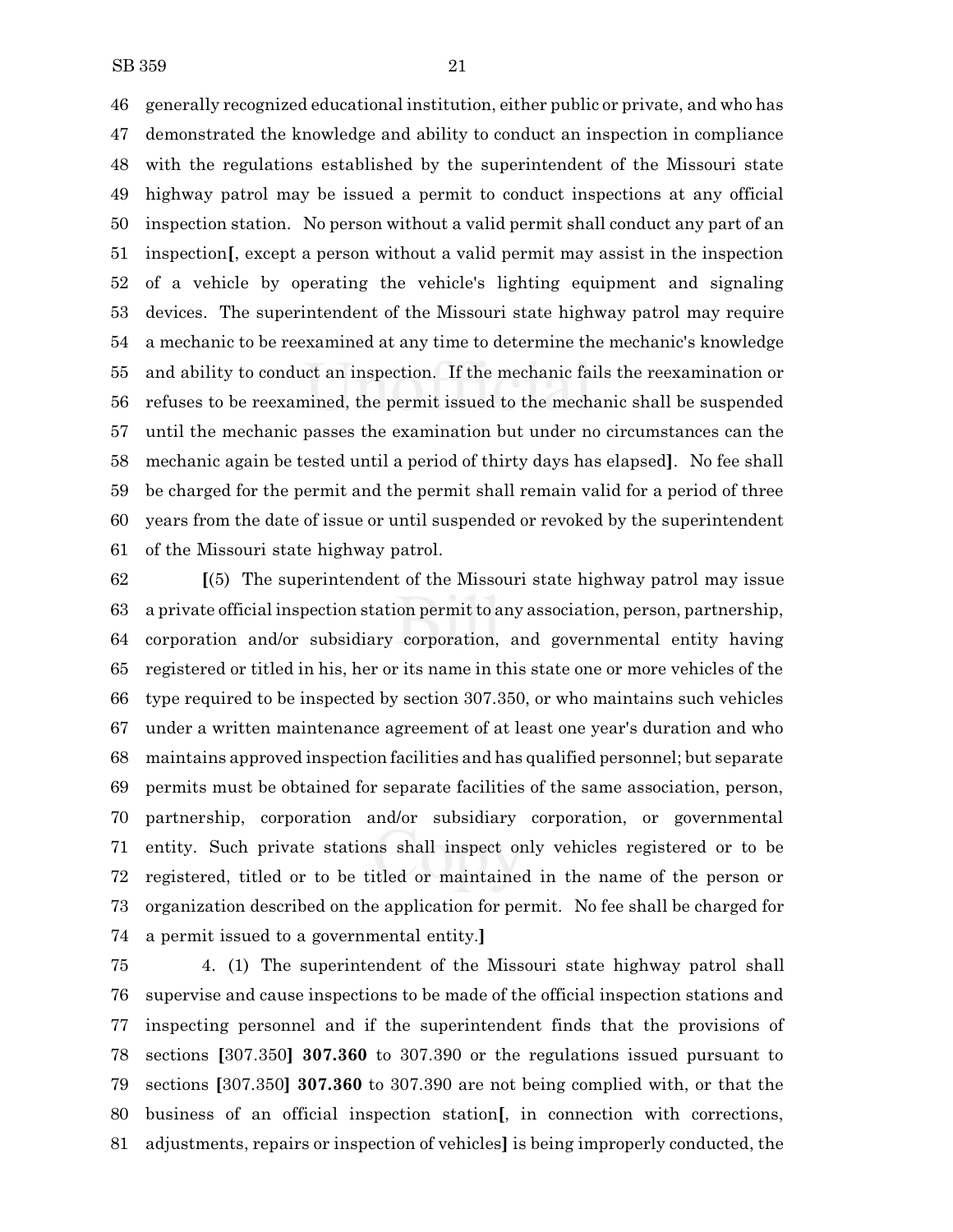superintendent shall suspend or revoke the permit of the station for a period of not less than thirty days or more than one year and require the immediate surrender and return of the permit, together with all official forms and certificates of inspection and approval. If the superintendent finds that an inspector has violated any of the provisions of sections **[**307.350**] 307.360** to 307.390 or the regulations issued pursuant to sections **[**307.350**] 307.360** to 307.390, the superintendent shall suspend or revoke the inspector's permit for a period of not less than thirty days nor more than one year. If a station operator or if an inspector violates any of the provisions of sections **[**307.350**] 307.360** to 307.390, he or she is subject to prosecution as provided in section 307.390.

 (2) The suspension or revocation of a station permit or of an inspector's permit shall be in writing to the operator, inspector, or the person in charge of the station. Before suspending or revoking either of the permits, the superintendent shall serve notice in writing by certified mail or by personal service to the permittee at the permittee's address of record giving the permittee the opportunity to appear in the office of the superintendent on a stated date, not less than ten nor more than thirty days after the mailing or service of the notice, for a hearing to show cause why the permittee's permit should not be suspended or revoked. An inspection station owner or an inspector may appear in person or by counsel in the office of the superintendent to show cause why the proposed suspension or revocation is in error, or to present any other facts or testimony that would bear on the final decision of the superintendent. If the permittee or the permittee's agent does not appear on the stated day after receipt of notice, it shall be presumed that the permittee admits the allegations of fact contained in the hearing notification letter. The decision of the superintendent may in such case be based upon the written reports submitted by the superintendent's officers. The order of the superintendent, specifying his findings of fact and conclusions of law, shall be considered final immediately after receipt of notice thereof by the permittee.

 (3) Any person whose permit is suspended or revoked or whose application for a permit is denied may within ten days appeal the action as provided in chapter 536.

307.365. 1. No permit for an official inspection station shall be assigned or transferred or used at any location other than therein designated and every permit shall be posted in a conspicuous place at the location designated. The superintendent of the Missouri state highway patrol shall design and furnish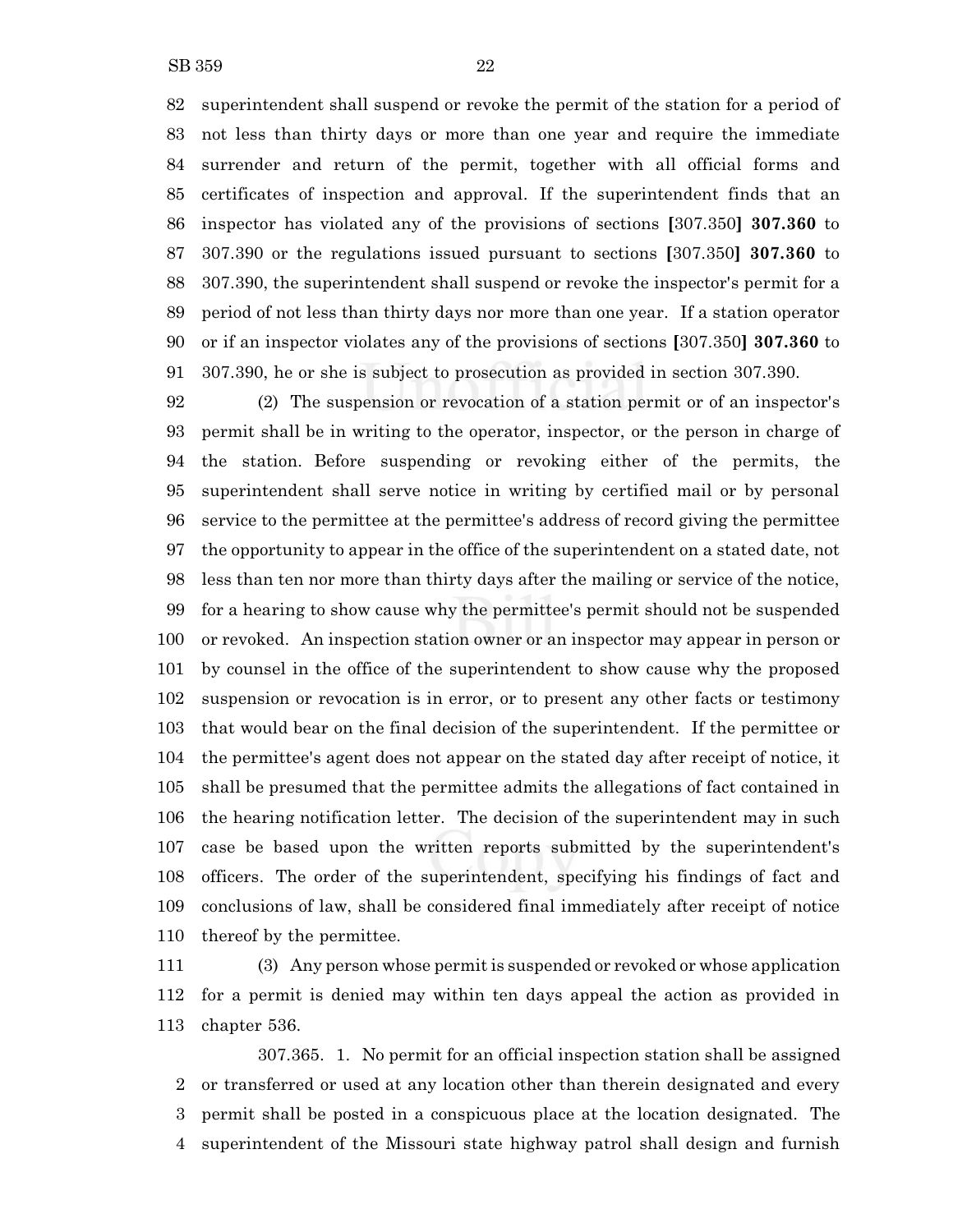each official inspection station, at no cost, one official sign made of metal or other durable material to be displayed in a conspicuous location to designate the station as an official inspection station. Additional signs may be obtained by an official inspection station for a fee equal to the cost to the state. Each inspection station shall also be supplied with one or more posters which must be displayed in a conspicuous location at the place of inspection and which informs the public that required repairs or corrections need not be made at the inspection station.

 2. No person operating an official inspection station pursuant to the provisions of sections **[**307.350**] 307.360** to 307.390 may issue a certificate of inspection and approval for any vehicle except upon an official form furnished by the superintendent of the Missouri state highway patrol for that purpose **[**and only after inspecting the vehicle and determining that its brakes, lighting equipment, signaling devices, steering mechanisms, horns, mirrors, windshield wipers, tires, wheels, exhaust system, glazing, air pollution control devices, fuel system and any other safety equipment as required by the state are in proper condition and adjustment to be operated upon the public highways of this state with safety to the driver or operator, other occupants therein, as well as other persons and property upon the highways, as provided by sections 307.350 to 307.390 and the regulations prescribed by the superintendent of the Missouri state highway patrol. Brakes may be inspected for safety by means of visual inspection or computerized brake testing**]**. No person operating an official inspection station shall furnish, loan, give or sell a certificate of inspection and approval to any other person except those entitled to receive it under provisions of sections **[**307.350**] 307.360** to 307.390. **[**No person shall have in such person's possession any certificate of inspection and approval and/or inspection sticker with knowledge that the certificate and/or inspection sticker has been illegally purchased, stolen or counterfeited.**]**

 3. The superintendent of the Missouri state highway patrol may require officially designated stations to furnish reports upon forms furnished by the superintendent for that purpose as the superintendent considers reasonably necessary for the proper and efficient administration of sections **[**307.350**] 307.360** to 307.390.

 4. **[**If, upon inspection, defects or unsafe conditions are found, the owner may correct them or shall have them corrected at any place the owner chooses within twenty days after the defect or unsafe condition is found, and shall have the right to remove the vehicle to such place for correction, but before the vehicle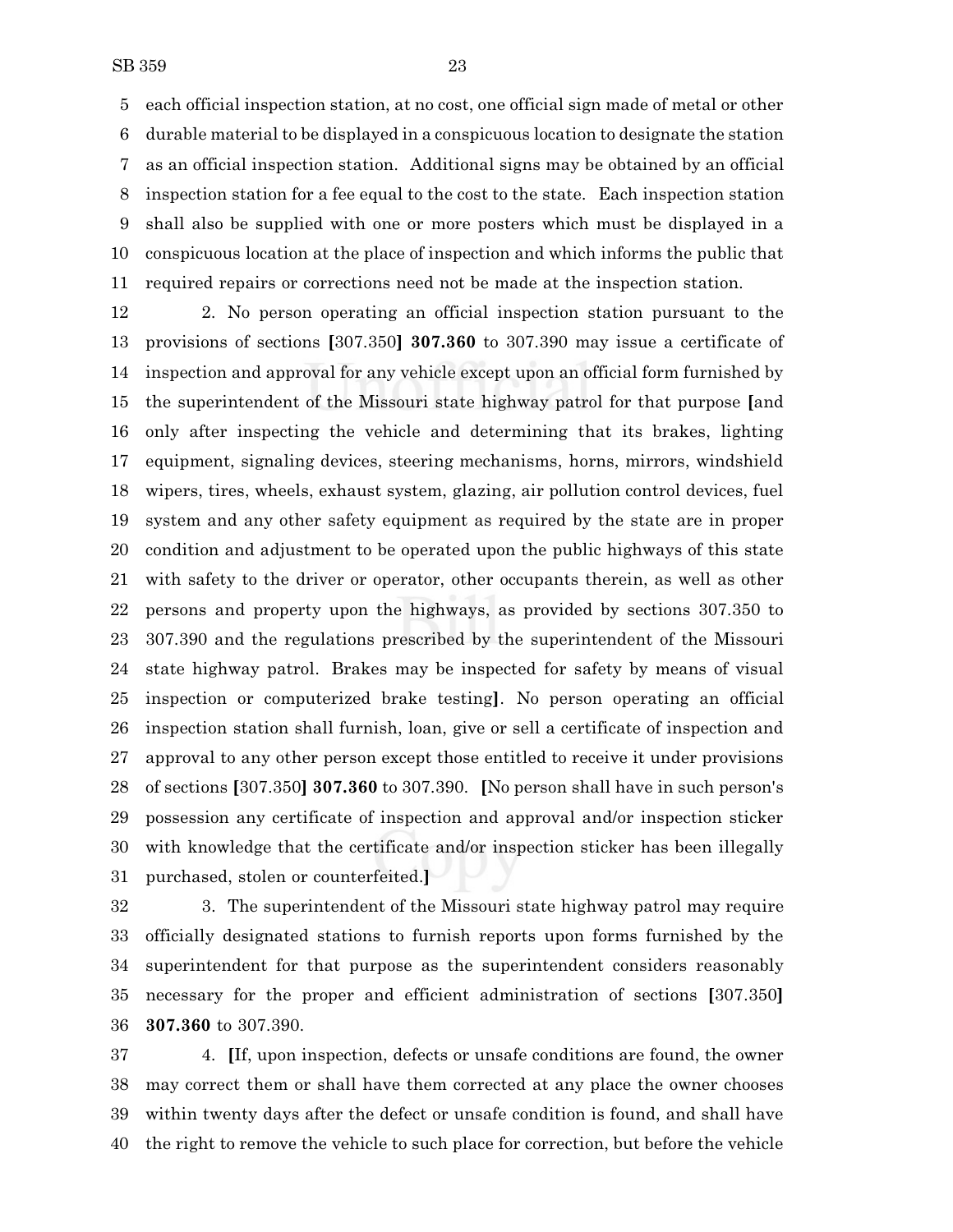is operated thereafter upon the public highways of this state, a certificate of inspection and approval must be obtained. The inspecting personnel of the official inspection station must inform the owner that the corrections need not be made at the inspection station.

 5.**]** A fee, not to exceed twelve dollars, as determined by each official inspection station, may be charged by an official inspection station for each official inspection including the issuance of the certificate of inspection **[**and approval, sticker, seal or other device and a total fee, not to exceed ten dollars, as determined by each official inspection station, may be charged for an official inspection of a trailer or motorcycle, which shall include the issuance of the certificate of inspection and approval, sticker, seal or other device**]**. Such fee shall be conspicuously posted on the premises of each such official inspection station. **[**No owner shall be charged an additional inspection fee upon having corrected defects or unsafe conditions found in an inspection completed within the previous twenty consecutive days, excluding Saturdays, Sundays and holidays, if such follow-up inspection is made by the station making the initial inspection. Every inspection for which a fee is charged shall be a complete inspection, and upon completion of the inspection, if any defects are found the owner of the vehicle shall be furnished a list of the defects and a receipt for the fee paid for the inspection. If the owner of a vehicle decides to have any necessary repairs or corrections made at the official inspection station, the owner shall be furnished a written estimate of the cost of such repairs before such repairs or corrections are made by the official inspection station. The written estimate shall have plainly written upon it that the owner understands that the corrections need not be made by the official inspection station and shall have a signature line for the owner. The owner must sign below the statement on the signature line before any repairs are made.

 6. Certificates of inspection and approval, sticker, seal or other device shall be purchased by the official inspection stations from the superintendent of the Missouri state highway patrol. The superintendent of the Missouri state highway patrol shall collect a fee of one dollar and fifty cents for each certificate of inspection, sticker, seal or other device issued to the official inspection stations, except that no charge shall be made for certificates of inspection, sticker, seal or other device issued to official inspection stations operated by governmental entities. All fees collected shall be deposited in the state treasury with one dollar of each fee collected credited to the state highway fund and, for the purpose of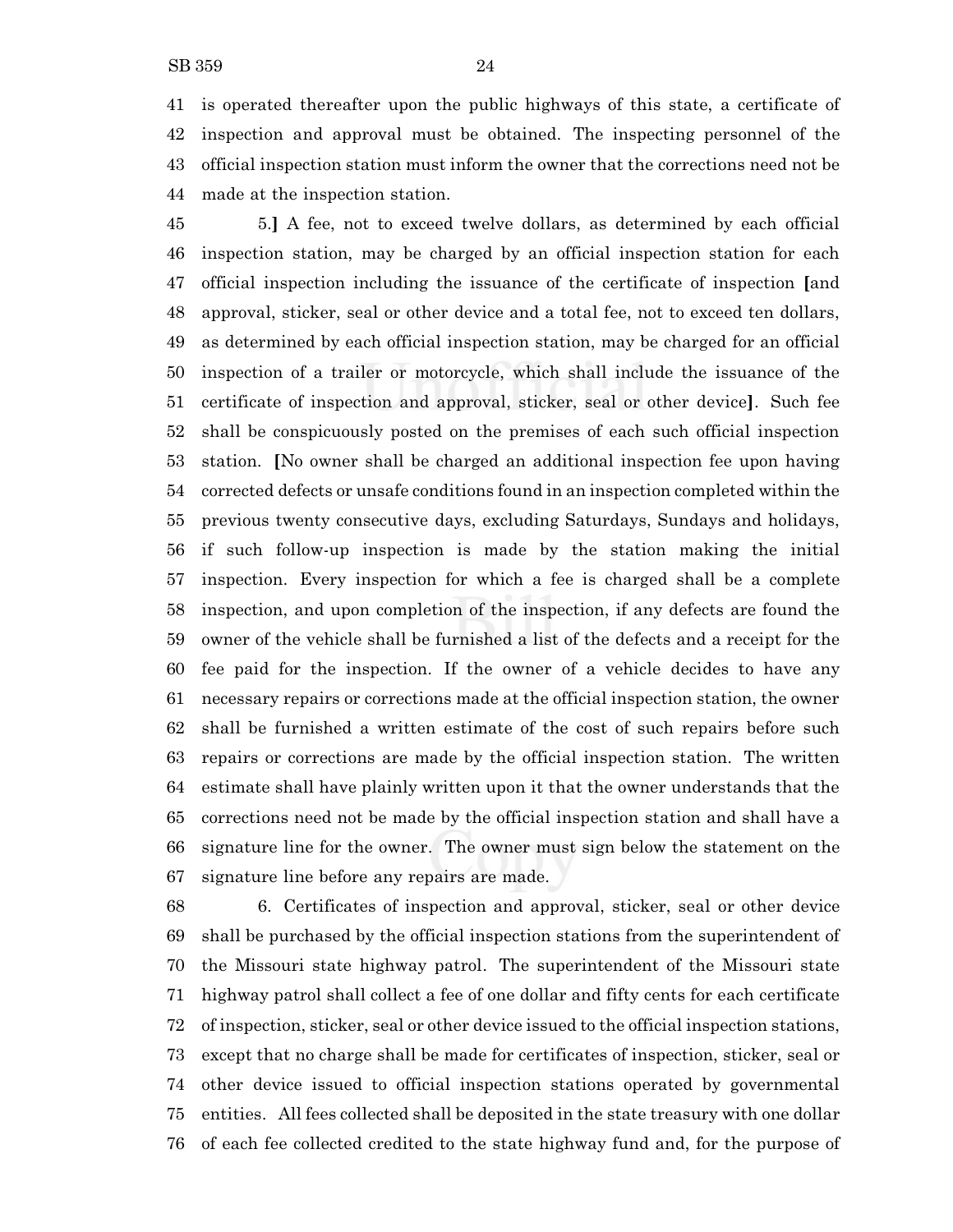administering and enforcing the state motor vehicle laws and traffic regulations, fifty cents credited to the "Highway Patrol Inspection Fund" which is hereby created. The moneys collected and deposited in the highway patrol inspection fund shall be expended subject to appropriations by the general assembly for the administration and enforcement of sections 307.350 to 307.390 by the Missouri state highway patrol. The unexpended balance in the fund at the end of each biennium exceeding the amount of the appropriations from the fund for the first two fiscal years shall be transferred to the state road fund, and the provisions of section 33.080, relating to the transfer of funds to the general revenue fund at the end of the biennium, shall not apply to the fund.

 7.**] 5.** The owner or operator of any inspection station who discontinues operation during the period that a station permit is valid or whose station permit is suspended or revoked shall return all official signs and posters **[**and any current unused inspection stickers, seals or other devices**]** to the superintendent of the Missouri state highway patrol and shall receive a full refund on request except for official signs and posters, provided the request is made during the calendar year or within sixty days thereafter in the manner prescribed by the superintendent of the Missouri state highway patrol. **[**Stations which have a valid permit shall exchange unused previous year issue inspection stickers and/or decals for an identical number of current year issue, provided the unused stickers and/or decals are submitted for exchange not later than April thirtieth of the current calendar year, in the manner prescribed by the superintendent of the Missouri state highway patrol.**]**

 **[**8.**] 6.** Notwithstanding the provisions of section 307.390 to the contrary, a violation of this section shall be a class C misdemeanor.

 **[**9.**] 7.** The owner or operator of any inspection station shall maintain liability insurance at all times to cover possible damage to vehicles during the inspection process.

307.370. 1. No person shall represent in any manner any place as an official inspection station unless the station is operated under a valid permit issued by the superintendent of the Missouri state highway patrol.

 2. No person unless then holding a valid permit shall issue a certificate of inspection **[**and approval, sticker, seal or other device**]**.

 3. No person shall make, issue or knowingly use any imitation or counterfeit of an official certificate of inspection**[**, sticker, seal or other device**]**.

4. No person shall display or cause or permit to be displayed upon any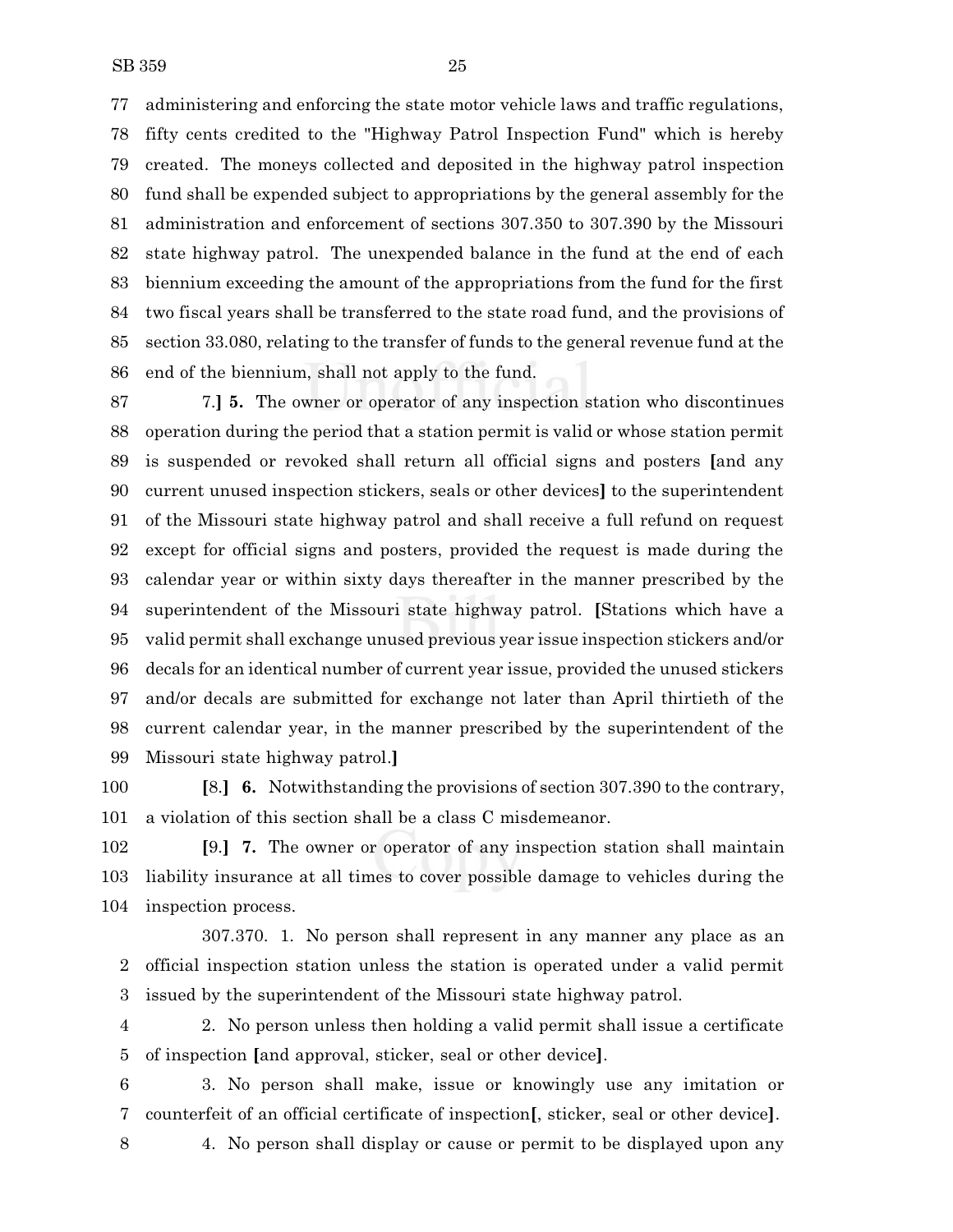vehicle any certificate of inspection and approval**[**, sticker, seal or other device**]**

knowing the same to be fictitious or issued for another vehicle or issued without

an inspection having been made.

307.375. 1. The owner of every bus used to transport children to or from school in addition to any other inspection required by law shall submit the vehicle to an official **school bus** inspection station, and obtain a certificate of inspection, sticker, seal or other device annually, but the inspection of the vehicle shall not be made more than sixty days prior to operating the vehicle during the school year. The inspection shall**[**, in addition to the inspection of the mechanism and equipment required for all motor vehicles under the provisions of sections 307.350 to 307.390,**]** include **a determination that the brakes, lighting equipment, signaling devices, steering mechanisms, horns, mirrors, windshield wipers, tires, wheels, exhaust system, glazing, air pollution control devices, and fuel system of the bus are in proper condition and, in addition, include** an inspection to ascertain that the following items are correctly fitted, adjusted, and in good working condition:

(1) All mirrors, including crossview, inside, and outside;

(2) The front and rear warning flashers;

(3) The stop signal arm;

 (4) The crossing control arm on public school buses required to have them pursuant to section 304.050;

 (5) The rear bumper to determine that it is flush with the bus so that hitching of rides cannot occur;

 (6) The exhaust tailpipe shall be flush with or may extend not more than two inches beyond the perimeter of the body or bumper;

 (7) The emergency doors and exits to determine them to be unlocked and easily opened as required;

(8) The lettering and signing on the front, side and rear of the bus;

- (9) The service door;
- 27 (10) The step treads;

(11) The aisle mats or aisle runners;

 (12) The emergency equipment which shall include as a minimum a first aid kit, flares or fuses, and a fire extinguisher;

 (13) The seats, including a determination that they are securely fastened to the floor;

(14) The emergency door buzzer;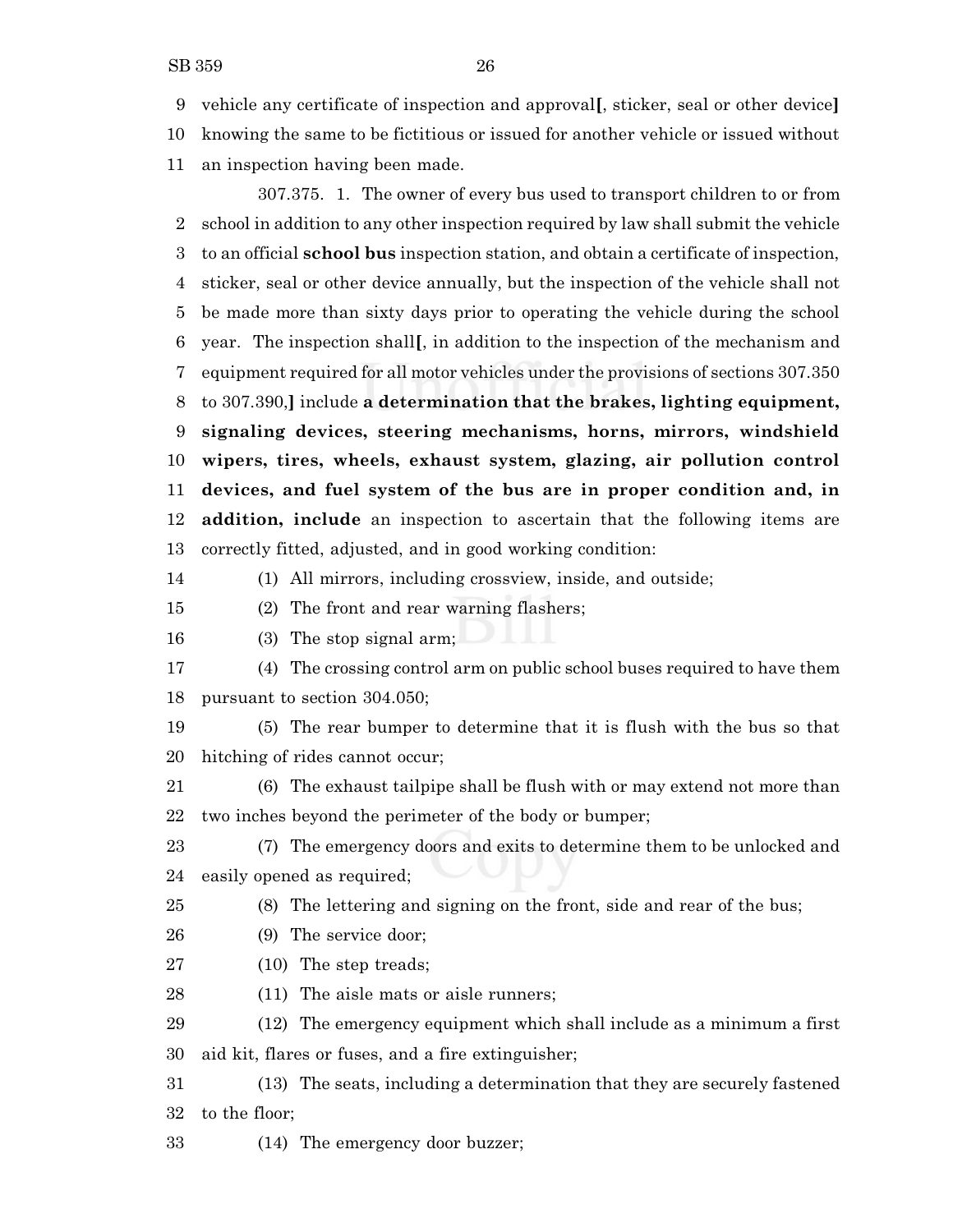(15) All hand hold grips;

(16) The interior glazing of the bus.

 2. In addition to the inspection required by subsection 1 of this section, the Missouri state highway patrol shall conduct an inspection after February first of each school year of all vehicles required to be marked as school buses under section 304.050. This inspection shall be conducted by the Missouri highway patrol in cooperation with the department of elementary and secondary education and shall include, as a minimum, items in subsection 1 of this section and the following:

(1) The driver seat belts;

(2) The heating and defrosting systems;

(3) The reflectors;

(4) The bus steps;

(5) The aisles;

(6) The frame.

 3. If, upon inspection, conditions which violate the standards in subsection 2 of this section are found, the owner or operator shall have them corrected in ten days and notify the superintendent of the Missouri state highway patrol or those persons authorized by the superintendent. If the defects or unsafe conditions found constitute an immediate danger, the bus shall not be used until corrections are made and the superintendent of the Missouri state highway patrol or those persons authorized by the superintendent are notified.

 4. The Missouri highway patrol may inspect any school bus at any time and if such inspection reveals a deficiency affecting the safe operation of the bus, the provisions of subsection 3 of this section shall be applicable.

 5. **[**Notwithstanding the provisions of section 307.390 to the contrary,**]** A violation of this section shall be a class C misdemeanor.

 **6. The superintendent of the Missouri state highway patrol shall prescribe the standards and equipment necessary for an official school bus inspection station and the qualifications for persons who conduct the inspections. The Missouri state highway patrol shall establish standards and procedures to be followed when conducting the inspections required under this section and shall prescribe rules and regulations for the operation of the school bus inspection stations.**

307.385. The superintendent of the Missouri state highway patrol may notify the director of revenue and the director of revenue shall suspend the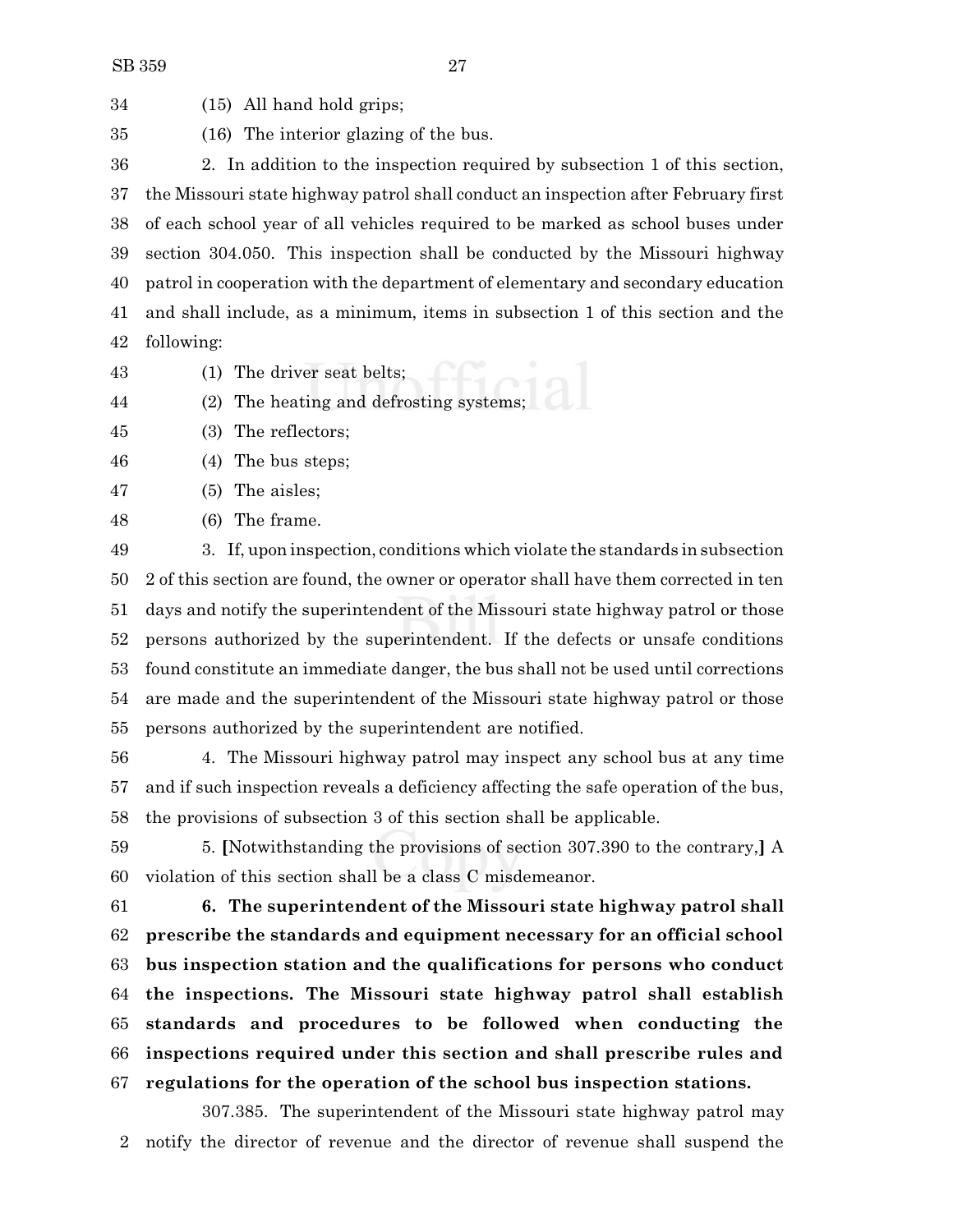registration of any vehicle which the superintendent of the Missouri state highway patrol determines, after a written notice, is not equipped as required by law or for which a certificate required by sections **[**307.350**] 307.360** to 307.390 has not been obtained.

307.390. 1. Any person who violates any provision of sections **[**307.350**] 307.360** to 307.390 is guilty of a misdemeanor and upon conviction shall be punished as provided by law.

 2. The superintendent of the Missouri state highway patrol may assign qualified persons who are not highway patrol officers to investigate and enforce motor vehicle safety inspection laws and regulations pursuant to sections **[**307.350**] 307.360** to 307.390 and sections 643.300 to 643.355. A person assigned by the superintendent pursuant to the authority granted by this subsection shall be designated a motor vehicle inspector and shall have limited powers to issue a uniform complaint and summons for a violation of the motor vehicle inspection laws and regulations. A motor vehicle inspector shall not have authority to exercise the power granted in this subsection until such inspector successfully completes training provided by, and to the satisfaction of, the superintendent.

643.303. 1. Beginning September 1, 2007, emissions inspections required by sections 643.300 to 643.355 shall be conducted through a decentralized emissions program that meets the requirements of this section. Prior to September 1, 2007, the air conservation commission shall develop a decentralized emissions inspection program that allows official inspection stations to conduct on-board diagnostic emission inspections of 1996 model year and newer motor vehicles equipped with on-board diagnostic systems meeting the federal Environmental Protection Agency On-Board Diagnostics II (OBDII) standards. The decentralized emissions inspection program shall, at a minimum, provide for the following:

 (1) The periodic inspection of certain motor vehicles as required under section 643.315;

 (2) The certification and operation of official emissions inspection stations and the licensing of emission inspectors;

 (3) The testing of motor vehicles through on-board diagnostic testing technologies;

 (4) The training, certification, and supervision of emission inspectors and other personnel; and

(5) Procedures for certifying test results and for reporting and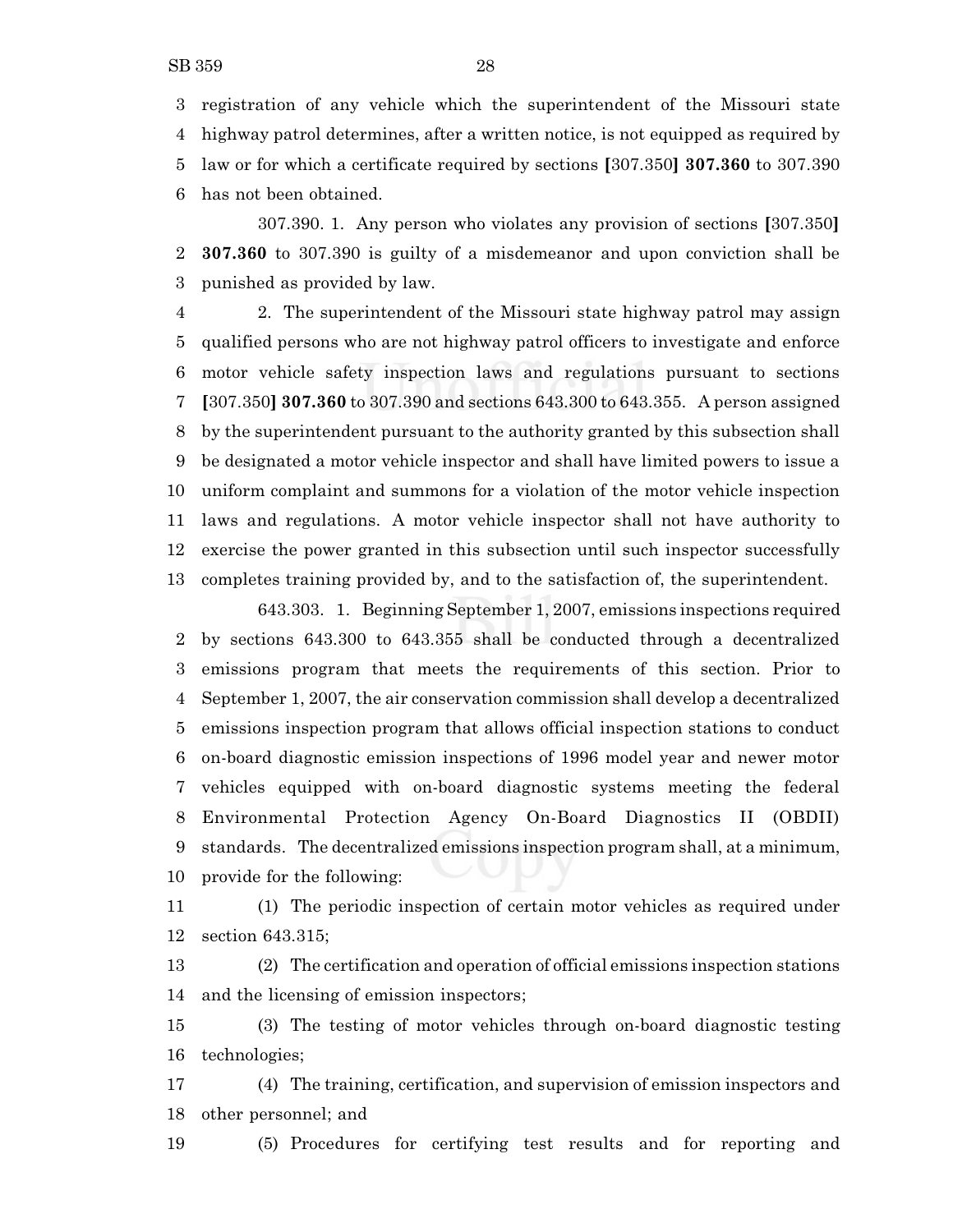maintaining relevant data records.

 2. In addition to any other criteria established by the commission under section 643.320 or by rule, the decentralized emissions inspection program shall allow any official inspection station located in an area described in subsection 1 of section 643.305 otherwise qualified by the Missouri state highway patrol to conduct motor vehicle **[**safety**]** inspections under section 307.360 to conduct on-board diagnostic emission inspections. Any motor vehicle **[**safety**]** inspection station that desires to conduct emissions inspections shall submit an application for a certificate of authorization to the commission as provided for under section 643.320. Other individuals, corporations, or entities **[**that do not conduct motor vehicle safety inspections**]** may conduct emission inspections provided they meet the qualifications set forth in sections 643.300 to 643.355 and **[**the**]** rules promulgated by the commission. Applications shall be made upon a form designated by the commission and shall contain such information as may be required by the commission. A certificate of authorization issued under section 643.320 to conduct emission inspections shall be issued only after the commission has made a determination that the applicant's proposed inspection station will be properly equipped, has the necessary licensed emission inspectors to conduct inspections, and meets all other requirements of sections 643.300 to 643.355 or rules promulgated to carry out the provisions of those sections.

 3. The decentralized emissions inspection program shall allow any official **emissions** inspection station that is certified to conduct an on-board diagnostic emission inspection under sections 643.300 to 643.355 to repair motor vehicles in order to bring such vehicles into compliance with sections 643.300 to 643.355, if such station and personnel meet the qualifications to conduct emission repairs as set forth in sections 643.300 to 643.355. An official emission inspection station may elect to be an emissions test-only station or may elect to conduct both emission inspections and repairs.

 4. The commission is authorized to begin certification of official **emissions** inspection stations prior to September 1, 2007, in order to implement the decentralized emissions inspection program. Prior to January 1, 2007, the department of natural resources shall issue a report to the general assembly and the governor regarding the progress of implementing the decentralized emissions inspection program. The report shall include, but not be limited to, a summary describing how many inspection stations or individuals the department expects to participate in the program and how many inspection stations or individuals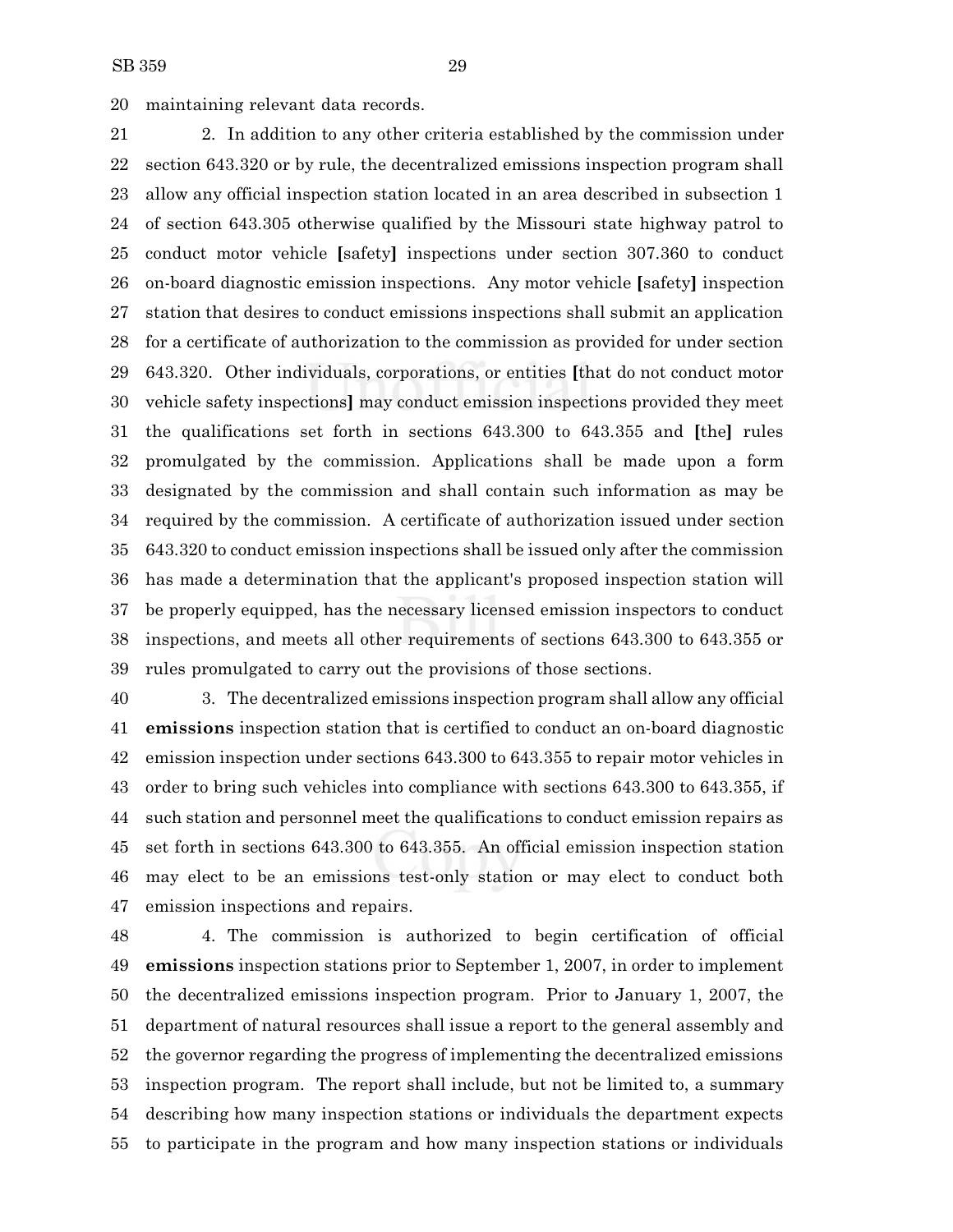will be qualified by September 1, 2007, to conduct such emissions inspections.

 5. The commission may, as a part of implementing the decentralized emissions inspection program, use remote sensing devices to collect information regarding the vehicle fleet emissions characteristics and registration compliance within the area described in subsection 1 of section 643.305. The decentralized emissions inspection program established by the commission may also include a clean screen program that utilizes remote sensing devices. Owners of eligible vehicles who comply with clean screen/remote sensing procedures shall be deemed to have complied with the mandatory inspection requirements for the next inspection cycle. As used in this subsection, the term "clean screen program" shall mean a procedure or system that utilizes remote sensing technologies to determine whether a motor vehicle has acceptable emission levels and then allows the motor vehicle owner to bypass the emissions inspection test required under section 643.315.

 6. The decentralized emissions inspection program may include a gas cap pressure test and a visual inspection component**[**, and such tests may be included as part of the motor vehicle safety inspection test under section 307.350**]**.

 7. As used in sections 643.300 to 643.355, "decentralized emissions inspection program" means an emissions inspection program under which a certified emissions inspector conducts emissions inspection testing at an official inspection station.

 8. The decentralized emission inspection program shall satisfy the requirements established by regulation of the United States Environmental Protection Agency.

 9. The decentralized emissions inspection program established by the commission and sections 643.300 to 643.355 shall not be construed to be a new program as described in section 23.253, and the decentralized emissions inspection program shall not be subject to the sunset mandate prescribed by sections 23.250 to 23.298.

 10. No later than July 1, 2007, the department of natural resources and the Missouri highway patrol shall enter into an interagency agreement covering all aspects of the administration and enforcement of sections 643.300 to 643.355. 11. No later than July 1, 2007, the air conservation commission shall promulgate rules for the implementation of this section. Any rule or portion of a rule, as that term is defined in section 536.010, that is created under the authority delegated in this section shall become effective only if it complies with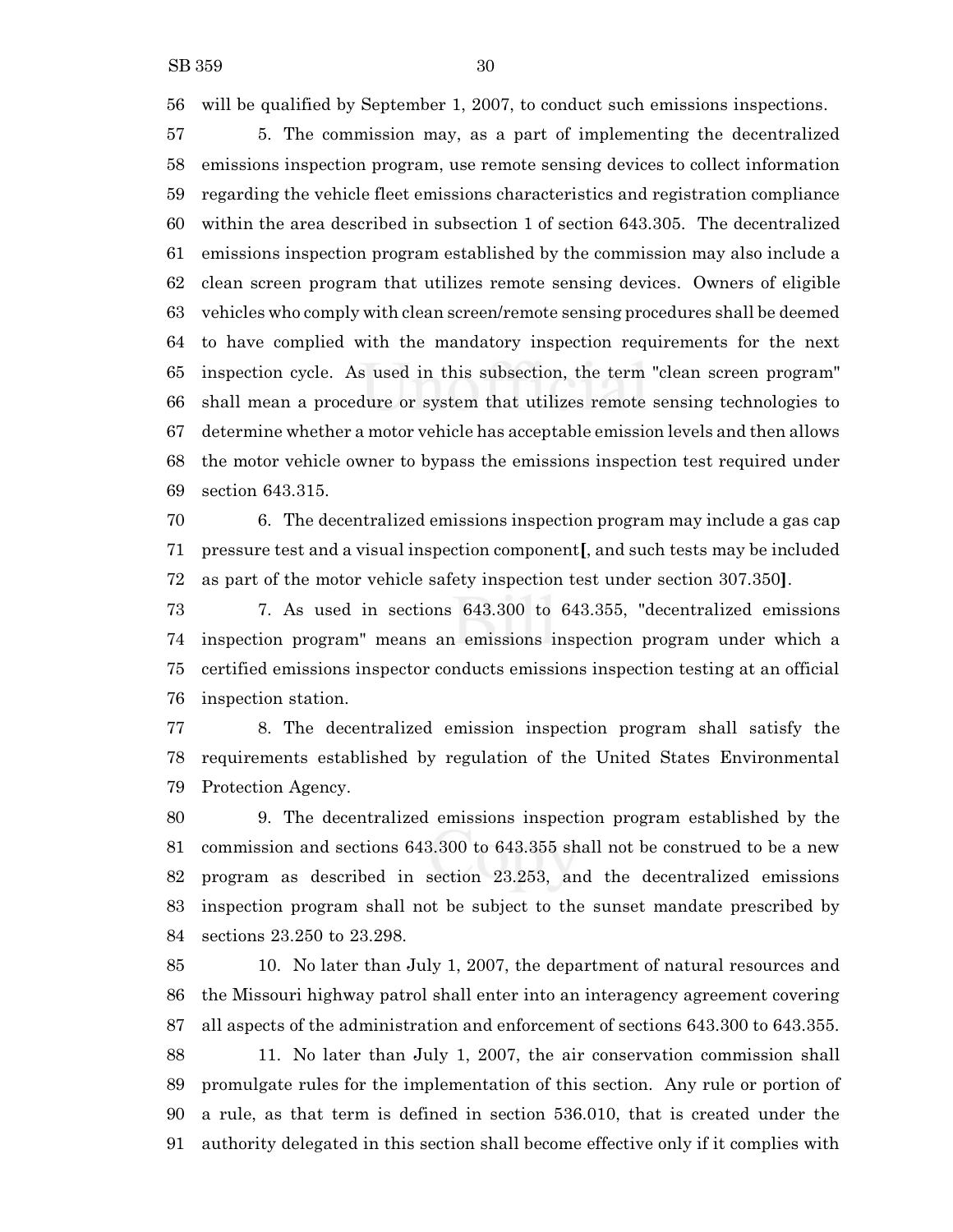and is subject to all of the provisions of chapter 536 and, if applicable, section 536.028. This section and chapter 536 are nonseverable and if any of the powers vested with the general assembly under chapter 536 to review, to delay the effective date, or to disapprove and annul a rule are subsequently held unconstitutional, then the grant of rulemaking authority and any rule proposed or adopted after August 28, 2006, shall be invalid and void.

 12. Prior to September 1, 2007, the department of natural resources shall actively promote participation in the decentralized emissions inspection program among qualified motor vehicle dealers, service stations, and other individuals. After the implementation of the decentralized emission inspection program, the department shall monitor participation in such program. In determining whether there are a sufficient number of individuals conducting motor vehicle emission inspections under the decentralized program, the department shall attempt to ensure, through promotional efforts, that no more than twenty percent of all persons residing in the affected nonattainment area reside farther than five miles from the nearest inspection station.

643.315. 1. Except as provided in sections 643.300 to 643.355, all motor vehicles which are domiciled, registered or primarily operated in an area for which the commission has established a motor vehicle emissions inspection program pursuant to sections 643.300 to 643.355 shall be inspected and approved prior to sale or transfer; provided that, if such vehicle is inspected and approved prior to sale or transfer, such vehicle shall not be subject to another emissions inspection for ninety days after the date of sale or transfer of such vehicle. In addition, any such vehicle manufactured as an even-numbered model year vehicle shall be inspected and approved under the emissions inspection program established pursuant to sections 643.300 to 643.355 in each even-numbered calendar year and any such vehicle manufactured as an odd-numbered model year vehicle shall be inspected and approved under the emissions inspection program established pursuant to sections 643.300 to 643.355 in each odd-numbered calendar year. All motor vehicles subject to the inspection requirements of sections 643.300 to 643.355 shall display a valid emissions inspection sticker, and when applicable, a valid emissions inspection certificate shall be presented at the time of registration or registration renewal of such motor vehicle. The department of revenue shall require evidence of **[**the safety and**]** emission inspection and approval required by this section in issuing the motor vehicle annual registration in conformity with the procedure required by **[**sections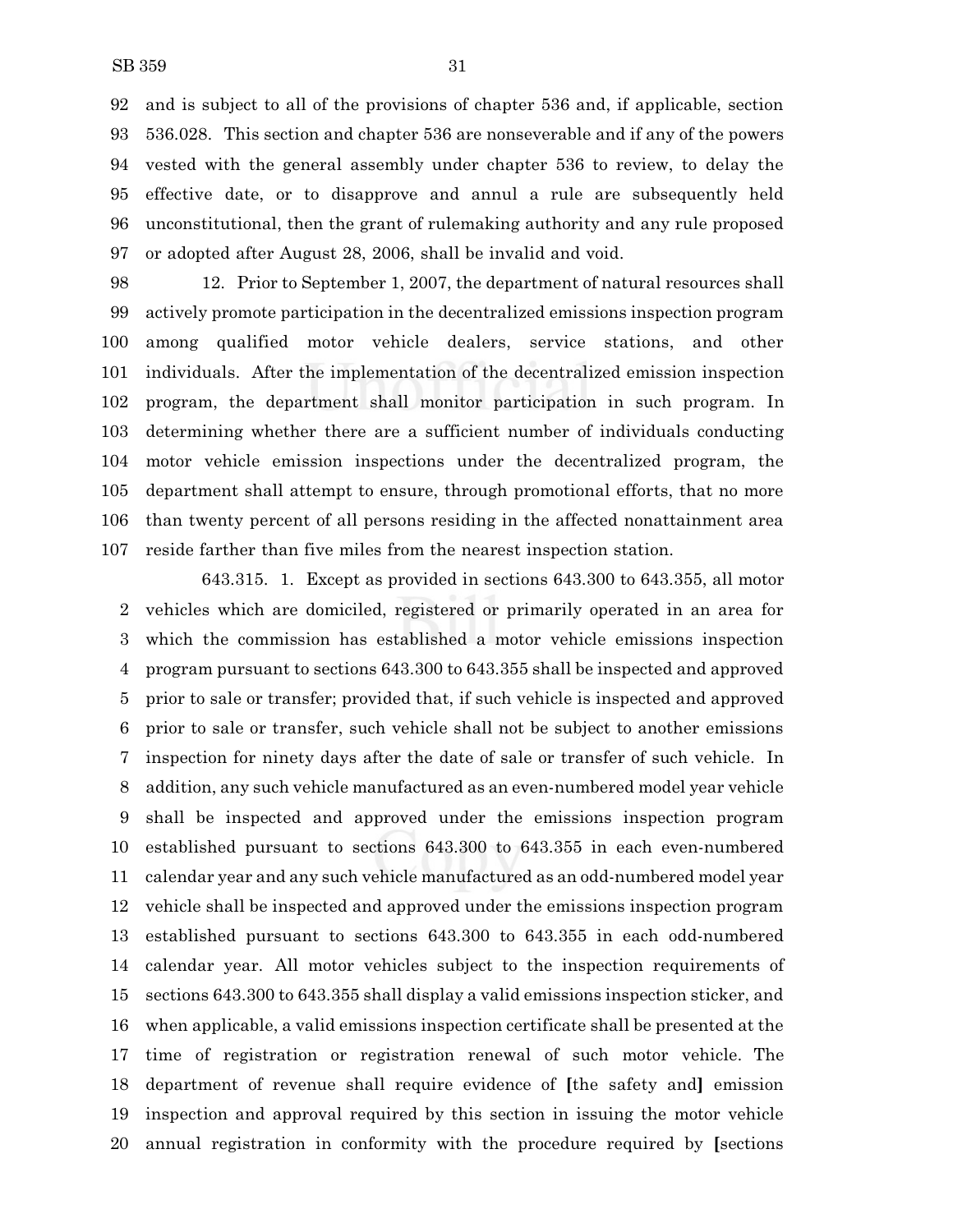307.350 to 307.390 and**]** sections 643.300 to 643.355. The director of revenue may verify that a successful **[**safety and**]** emissions inspection was completed via electronic means.

 2. The inspection requirement of subsection 1 of this section shall apply to all motor vehicles except:

 (1) Motor vehicles with a manufacturer's gross vehicle weight rating in excess of eight thousand five hundred pounds;

 (2) Motorcycles and motortricycles if such vehicles are exempted from the motor vehicle emissions inspection under federal regulation and approved by the commission by rule;

(3) Model year vehicles manufactured prior to 1996;

 (4) Vehicles which are powered exclusively by electric or hydrogen power or by fuels other than gasoline which are exempted from the motor vehicle emissions inspection under federal regulation and approved by the commission by rule;

 (5) Motor vehicles registered in an area subject to the inspection requirements of sections 643.300 to 643.355 which are domiciled and operated exclusively in an area of the state not subject to the inspection requirements of sections 643.300 to 643.355, but only if the owner of such vehicle presents to the department an affidavit that the vehicle will be operated exclusively in an area of the state not subject to the inspection requirements of sections 643.300 to 643.355 for the next twenty-four months, and the owner applies for and receives a waiver which shall be presented at the time of registration or registration renewal;

 (6) New and unused motor vehicles, of model years of the current calendar year and of any calendar year within two years of such calendar year, which have an odometer reading of less than six thousand miles at the time of original sale by a motor vehicle manufacturer or licensed motor vehicle dealer to the first user;

(7) Historic motor vehicles registered pursuant to section 301.131;

(8) School buses;

 (9) Heavy-duty diesel-powered vehicles with a gross vehicle weight rating in excess of eight thousand five hundred pounds;

 (10) New motor vehicles that have not been previously titled and registered, for the four-year period following their model year of manufacture**[**, provided the odometer reading for such motor vehicles are under forty thousand miles at their first required biennial safety inspection conducted under sections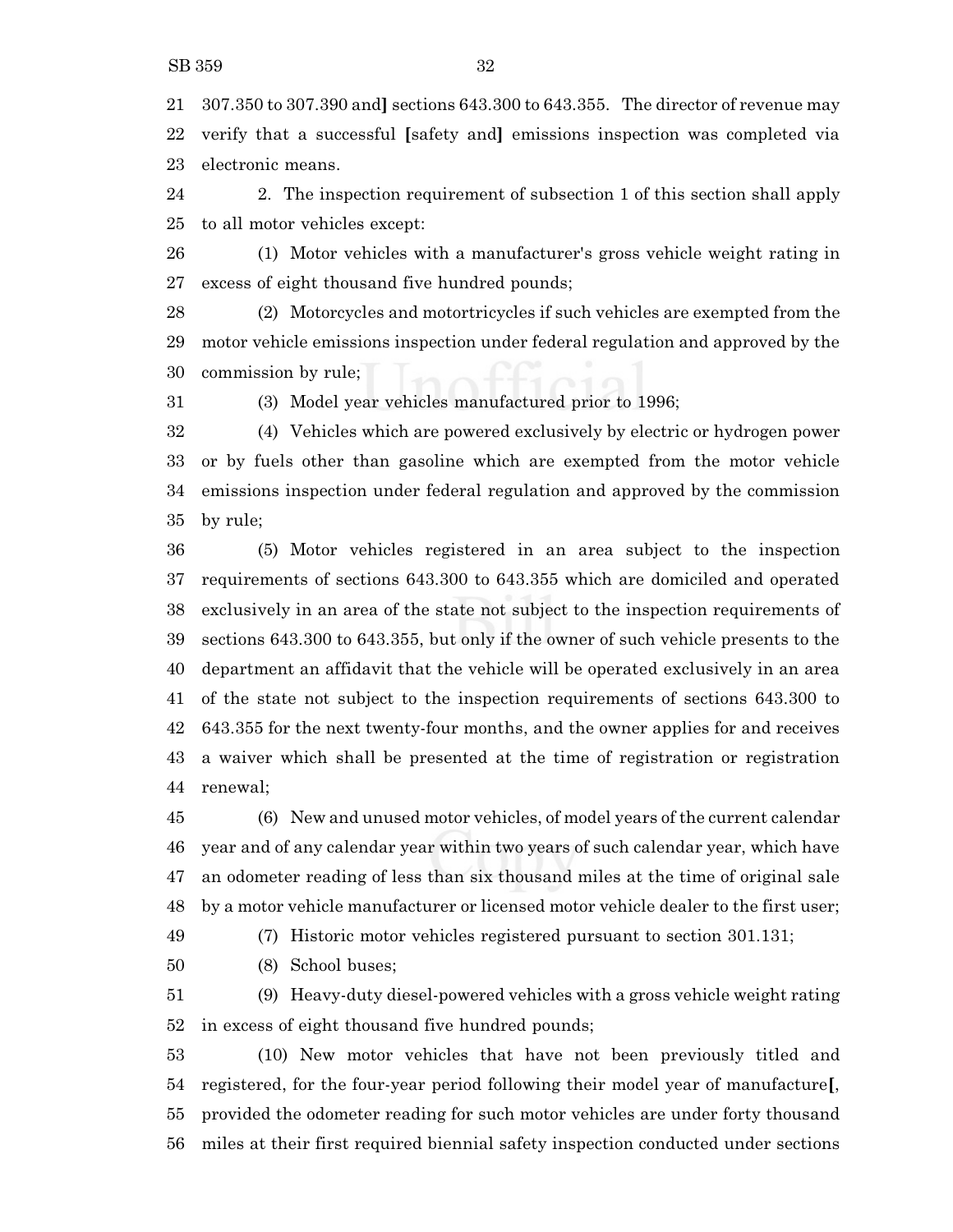307.350 to 307.390; otherwise such motor vehicles shall be subject to the emissions inspection requirements of subsection 1 of this section during the same period that the biennial safety inspection is conducted**]**;

 (11) Motor vehicles that are driven fewer than twelve thousand miles between biennial **[**safety inspections**] registration periods**; and

 (12) Qualified plug-in electric drive vehicles. For the purposes of this section, "qualified plug-in electric drive vehicle" shall mean a plug-in electric drive vehicle that is made by a manufacturer, has not been modified from original manufacturer specifications, and can operate solely on electric power and is capable of recharging its battery from an on-board generation source and an off-board electricity source.

 3. The commission may, by rule, allow inspection reciprocity with other states having equivalent or more stringent testing and waiver requirements than those established pursuant to sections 643.300 to 643.355.

 4. (1) At the time of sale, a licensed motor vehicle dealer, as defined in section 301.550, may choose to sell a motor vehicle subject to the inspection requirements of sections 643.300 to 643.355 either:

 (a) With prior inspection and approval as provided in subdivision (2) of this subsection; or

 (b) Without prior inspection and approval as provided in subdivision (3) of this subsection.

 (2) If the dealer chooses to sell the vehicle with prior inspection and approval, the dealer shall disclose, in writing, prior to sale, whether the vehicle obtained approval by meeting the emissions standards established pursuant to sections 643.300 to 643.355 or by obtaining a waiver pursuant to section 643.335. A vehicle sold pursuant to this subdivision by a licensed motor vehicle dealer shall be inspected and approved within the one hundred twenty days immediately preceding the date of sale, and, for the purpose of registration of such vehicle, such inspection shall be considered timely.

 (3) If the dealer chooses to sell the vehicle without prior inspection and approval, the purchaser may return the vehicle within ten days of the date of purchase, provided that the vehicle has no more than one thousand additional miles since the time of sale, if the vehicle fails, upon inspection, to meet the emissions standards specified by the commission and the dealer shall have the vehicle inspected and approved without the option for a waiver of the emissions standard and return the vehicle to the purchaser with a valid emissions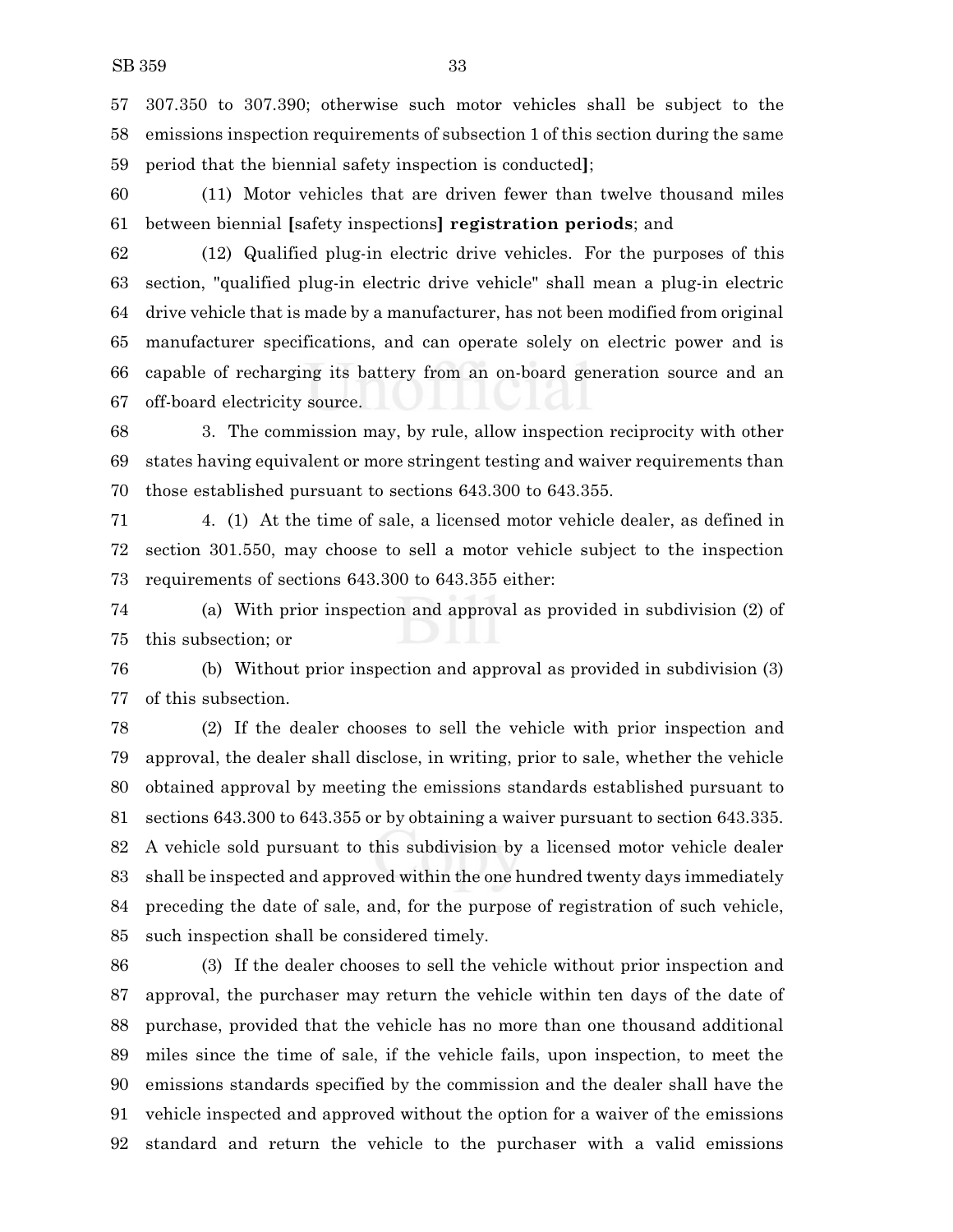certificate and sticker within five working days or the purchaser and dealer may enter into any other mutually acceptable agreement. If the dealer chooses to sell the vehicle without prior inspection and approval, the dealer shall disclose conspicuously on the sales contract and bill of sale that the purchaser has the option to return the vehicle within ten days, provided that the vehicle has no more than one thousand additional miles since the time of sale, to have the dealer repair the vehicle and provide an emissions certificate and sticker within five working days if the vehicle fails, upon inspection, to meet the emissions standards established by the commission, or enter into any mutually acceptable agreement with the dealer. A violation of this subdivision shall be an unlawful practice as defined in section 407.020. **[**No emissions inspection shall be required pursuant to sections 643.300 to 643.360 for the sale of any motor vehicle which may be sold without a certificate of inspection and approval, as provided pursuant to subsection 2 of section 307.380.**]**

**[**307.350. 1. The owner of every motor vehicle as defined in section 301.010 which is required to be registered in this state, except:

 (1) Motor vehicles, for the five-year period following their model year of manufacture, excluding prior salvage vehicles immediately following a rebuilding process and vehicles subject to the provisions of section 307.380;

 (2) Those motor vehicles which are engaged in interstate commerce and are proportionately registered in this state with the Missouri highway reciprocity commission, although the owner may request that such vehicle be inspected by an official inspection station, and a peace officer may stop and inspect such vehicles to determine whether the mechanical condition is in compliance with the safety regulations established by the United States Department of Transportation; and

 (3) Historic motor vehicles registered pursuant to section 301.131;

 (4) Vehicles registered in excess of twenty-four thousand pounds for a period of less than twelve months;

 shall submit such vehicles to a biennial inspection of their mechanism and equipment in accordance with the provisions of sections 307.350 to 307.390 and obtain a certificate of inspection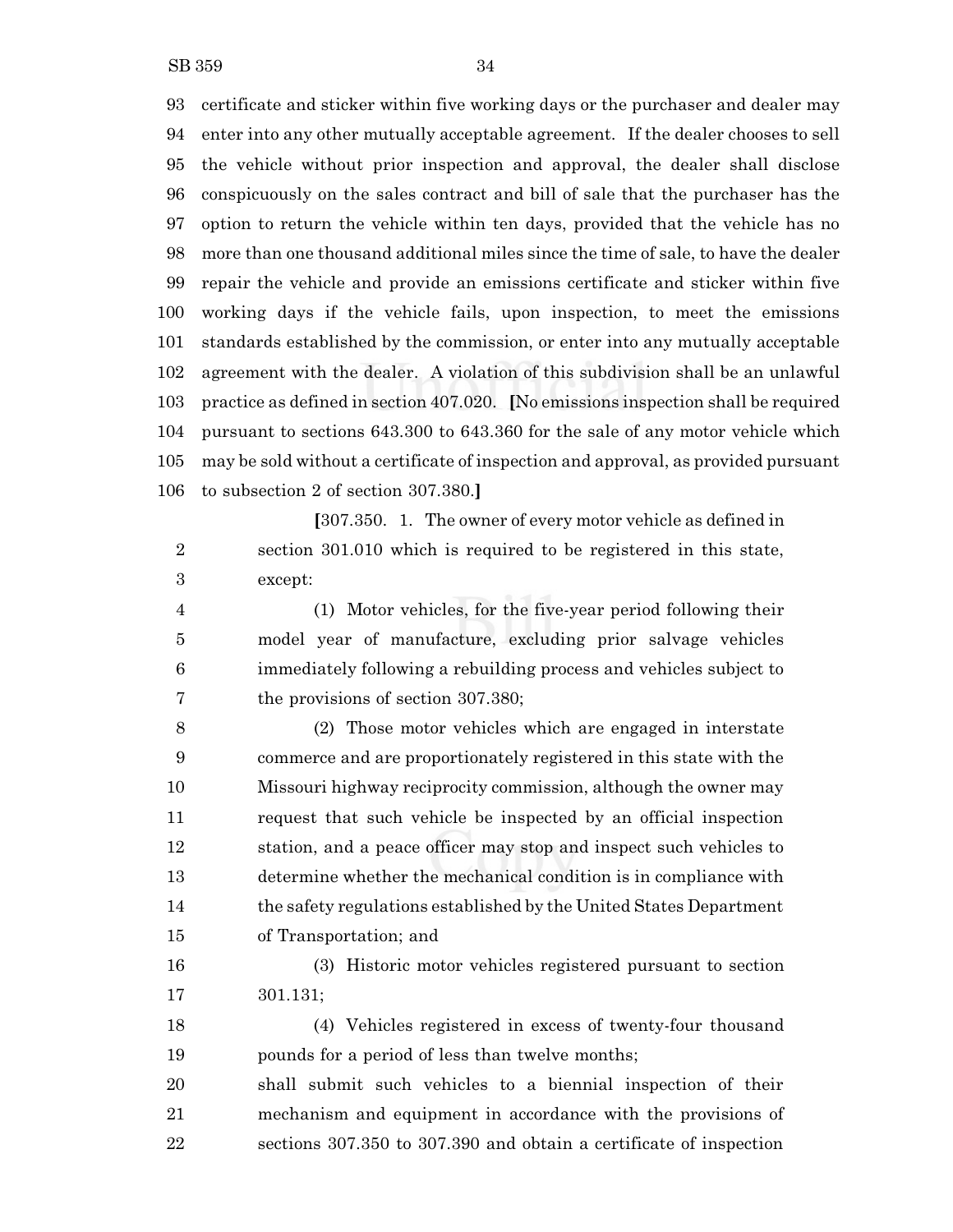and approval and a sticker, seal, or other device from a duly authorized official inspection station. The inspection, except the inspection of school buses which shall be made at the time provided in section 307.375, shall be made at the time prescribed in the rules and regulations issued by the superintendent of the Missouri state highway patrol; but the inspection of a vehicle shall not be made more than sixty days prior to the date of application for registration or within sixty days of when a vehicle's registration is transferred; however, if a vehicle was purchased from a motor vehicle dealer and a valid inspection had been made within sixty days of the purchase date, the new owner shall be able to utilize an inspection performed within ninety days prior to the application for registration or transfer. Any vehicle manufactured as an even-numbered model year vehicle shall be inspected and approved pursuant to the safety inspection program established pursuant to sections 307.350 to 307.390 in each even-numbered calendar year and any such vehicle manufactured as an odd-numbered model year vehicle shall be inspected and approved pursuant to sections 307.350 to 307.390 in each odd-numbered year. The certificate of inspection and approval shall be a sticker, seal, or other device or combination thereof, as the superintendent of the Missouri state highway patrol prescribes by regulation and shall be displayed upon the motor vehicle or trailer as prescribed by the regulations established by him. The replacement of certificates of inspection and approval which are lost or destroyed shall be made by the superintendent of the Missouri state highway patrol under regulations prescribed by him.

 2. For the purpose of obtaining an inspection only, it shall be lawful to operate a vehicle over the most direct route between the owner's usual place of residence and an inspection station of such owner's choice, notwithstanding the fact that the vehicle does not have a current state registration license. It shall also be lawful to operate such a vehicle from an inspection station to another place where repairs may be made and to return the vehicle to the inspection station notwithstanding the absence of a current state registration license.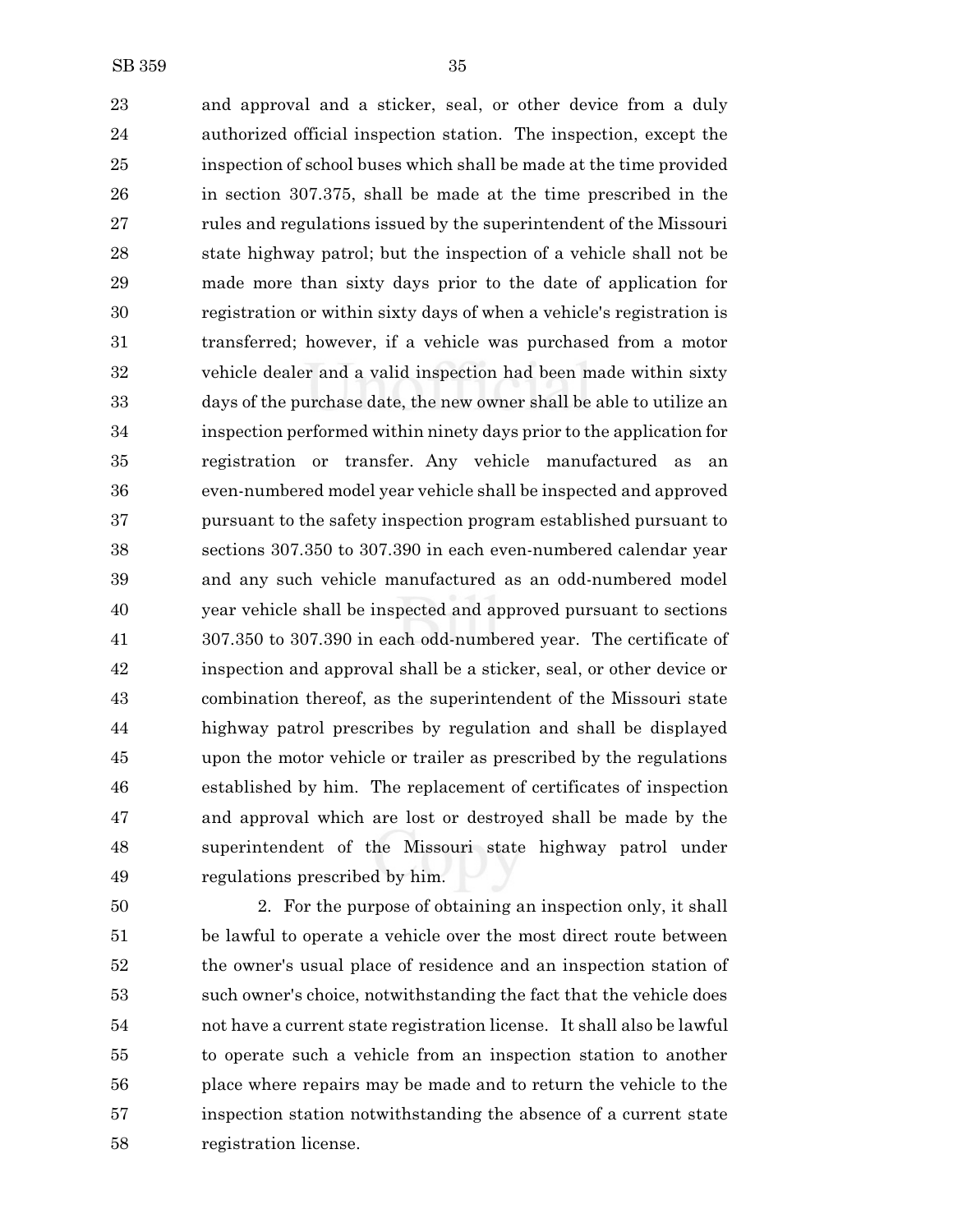3. No person whose motor vehicle was duly inspected and approved as provided in this section shall be required to have the same motor vehicle again inspected and approved for the sole reason that such person wishes to obtain a set of any special personalized license plates available pursuant to section 301.144 or a set of any license plates available pursuant to section 301.142, prior to the expiration date of such motor vehicle's current registration.

 4. Notwithstanding the provisions of section 307.390, violation of this section shall be deemed an infraction.**]**

**[**307.353. Other provisions of law notwithstanding, no person shall be required to have a biennial vehicle inspection during a registration period which exceeds two years. The inspection required at the beginning of the registration period shall be valid for the entire registration period.**]**

**[**307.355. 1. No state registration license to operate the type of vehicle required to be inspected by section 307.350 may be transferred or issued during a biennial registration year in which the vehicle is required to be inspected unless the application is accompanied by a certificate of inspection and approval issued no more than sixty days prior to the date of application, or in the case of school buses, which will be required to be inspected annually as provided in section 307.375, except:

 (1) The director of revenue may transfer or issue a state registration license to the type of vehicle required to be inspected by section 307.350 without a certificate of inspection and approval accompanying the application if the director has satisfactory evidence that the vehicle was not in the state of Missouri at any 14 time during the sixty days prior to the date of application; however, the owner of every such vehicle must submit the vehicle for inspection and obtain a certificate of inspection and approval within ten days after the vehicle is first returned to the state of Missouri;

 (2) The director of revenue shall renew a vehicle's registration license without a certificate of inspection and approval accompanying the application if satisfactory documentary evidence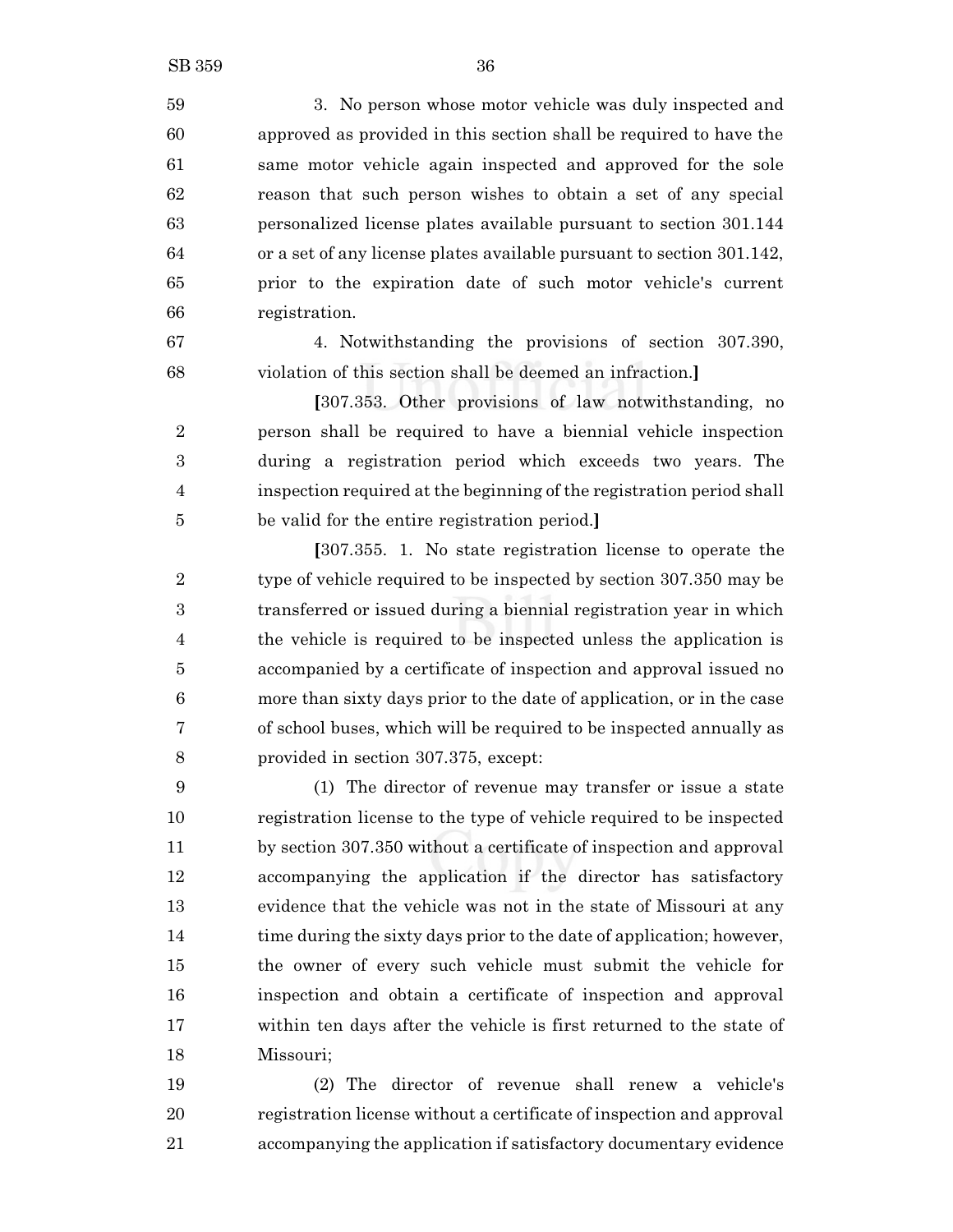is presented at the time of application that the license being renewed was properly transferred within a six-month period prior to the expiration of the license being renewed or that the vehicle for which the registration is being issued was issued a registration 26 for a period of less than one year for the registration period just expiring.

 2. If due to interstate operation a commercial motor vehicle as defined in section 301.010 or a trailer of the type required to be inspected is required to obtain full fee registration in this and any other state during the same calendar year, no Missouri certificate of inspection and approval is required if the vehicle bears evidence that a current valid inspection sticker or decal was issued by such other state in which the vehicle is registered; provided that the sticker or decal issued by such other state is valid for the registration period in this state.

 3. After a commercial motor vehicle as defined in section 301.010 has been registered for the current year, no certificate of inspection and approval is required when a local commercial motor vehicle license is changed to a beyond-local commercial motor vehicle license or when the licensed gross weight is changed during the licensed period.**]**

**[**307.380. 1. Every vehicle of the type required to be inspected upon having been involved in an accident and when so directed by a police officer must be inspected and an official certificate of inspection and approval, sticker, seal or other device be obtained for such vehicle before it is again operated on the highways of this state. At the seller's expense every vehicle of the type required to be inspected by section 307.350, whether new or used, shall immediately prior to sale be fully inspected regardless of any current certificate of inspection and approval, and an appropriate new certificate of inspection and approval, sticker, seal or other device shall be obtained.

 2. Nothing contained in the provisions of this section shall be construed to prohibit a dealer or any other person from selling a vehicle without a certificate of inspection and approval if the vehicle is sold for junk, salvage, or for rebuilding, or for vehicles